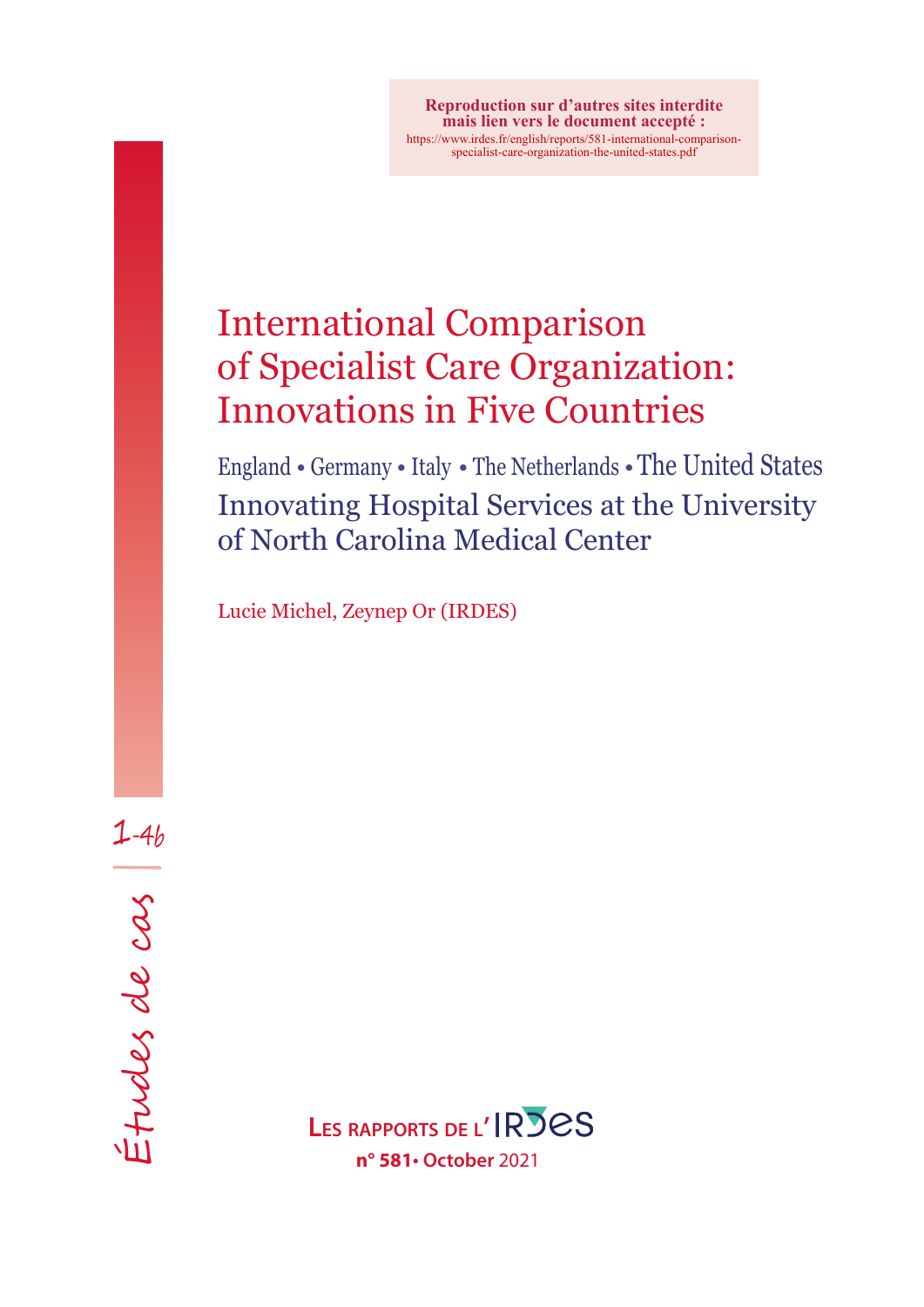Institut de recherche et documentation en économie de la santé 117bis, rue Manin 75019 Paris • Tél. : 01 53 93 43 06 • www.irdes.fr • E-mail : publications@irdes.fr

- **Directeur de publication/***Director of publication* Denis Raynaud
- **Éditrice/***Editor* Anne Evans **Éditrice adjointe/***Associate editor* Anna Marek
- **Maquettiste/***Lay-out artist* Franck-Séverin Clérembault
- **Assistant à la mise en page/***Lay-out assistant* Damien Le Torrec
- **Diffusion/***Diffusion* Suzanne Chriqui
- **Dépôt légal** : octobre 2021 **ISBN** : 978-2-87812-559-7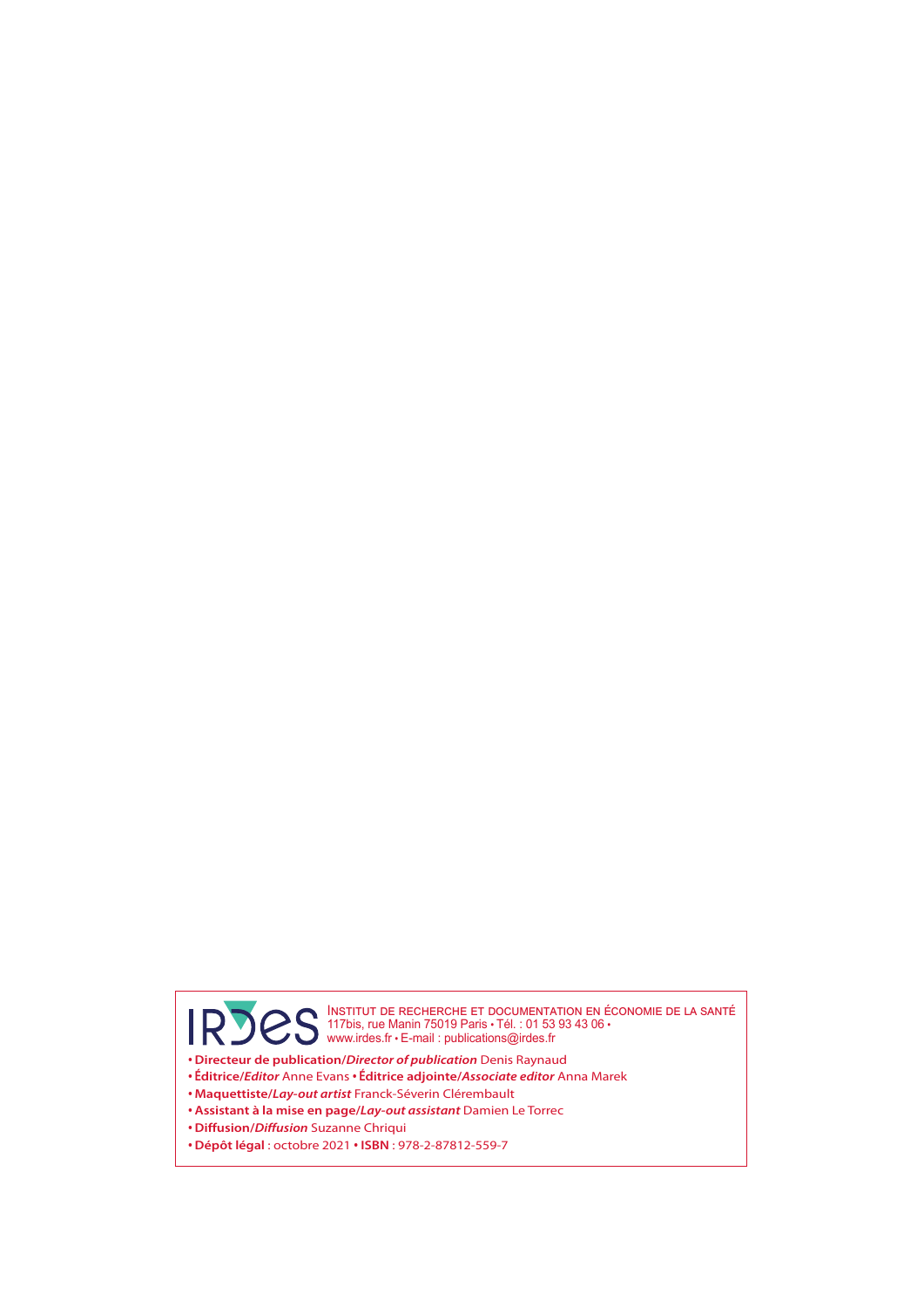England • Germany • Italy • The Netherlands •The United States Innovating Hospital Services at the University of North Carolina Medical Center

Lucie Michel, Zeynep Or (IRDES)

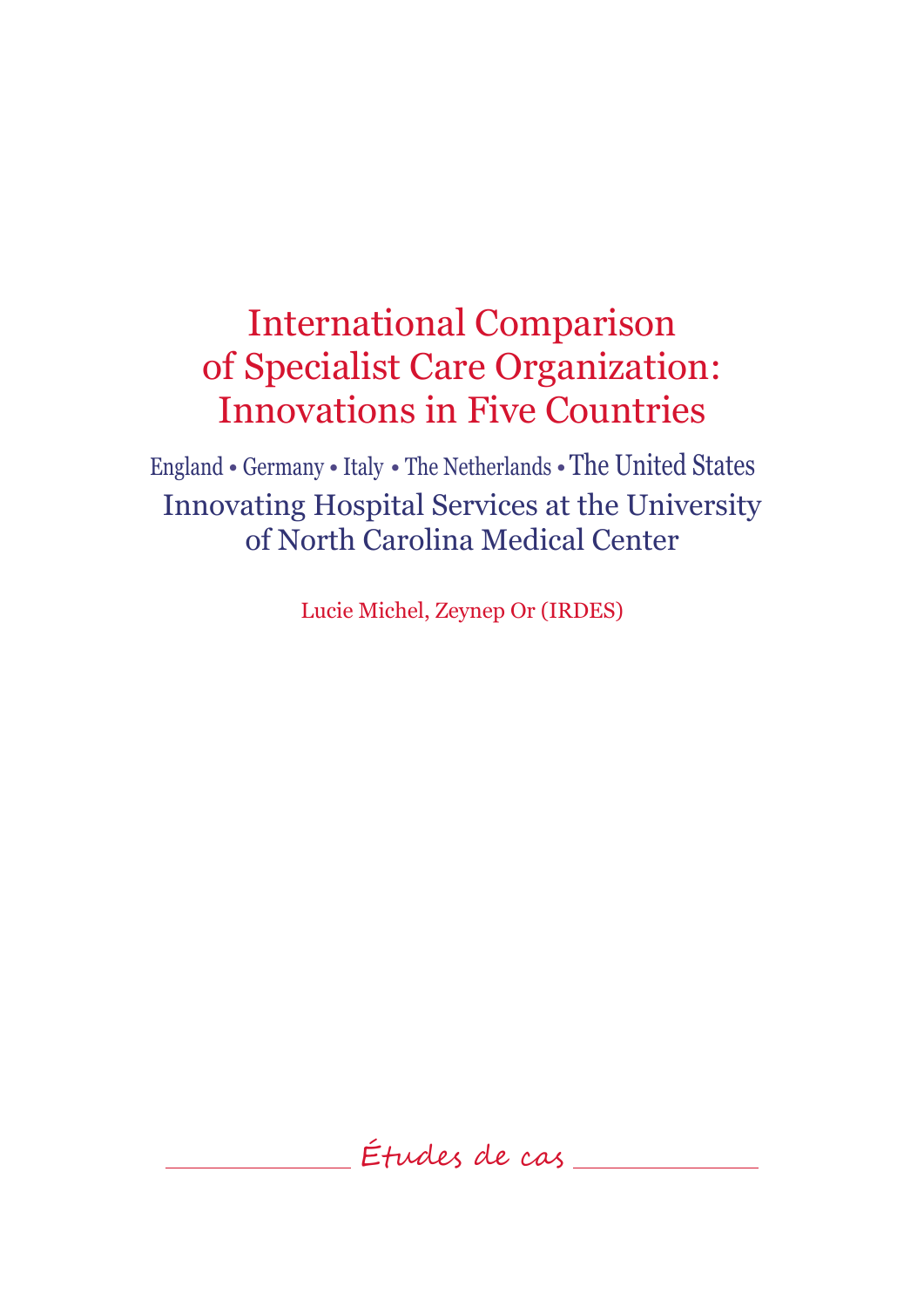## <span id="page-3-0"></span>Acknowledgements

We would like to express our gratitude to all healthcare professionals, care managers and other staff who gave up their time to be interviewed for this research. We are grateful to Thomas Ricketts for his guidance during the research for this report, his help in organizing the visits and for taking the time to share with us his experience of the system. We thank Erin Fraher for enlightening us on the development of interprofessional practice and education.

Our thanks also to the colleagues and experts at the French High Council for the Future of Health Insurance (*Haut Conseil pour l'avenir de l'Assurance maladie*, HCAAM), Anne-Marie Brocas, Renaud Legal, Nathalie Fourcade, and Jean-François Thébaut, who provided very helpful comments at different stages of this work. Finally, we would like to thank our editorial team at the Institute for Research and Information in Health Economics (IRDES), Anne Evans and Anna Marek who worked on numerous versions of this report with great dedication and patience.

All errors and omissions remain our responsibility alone.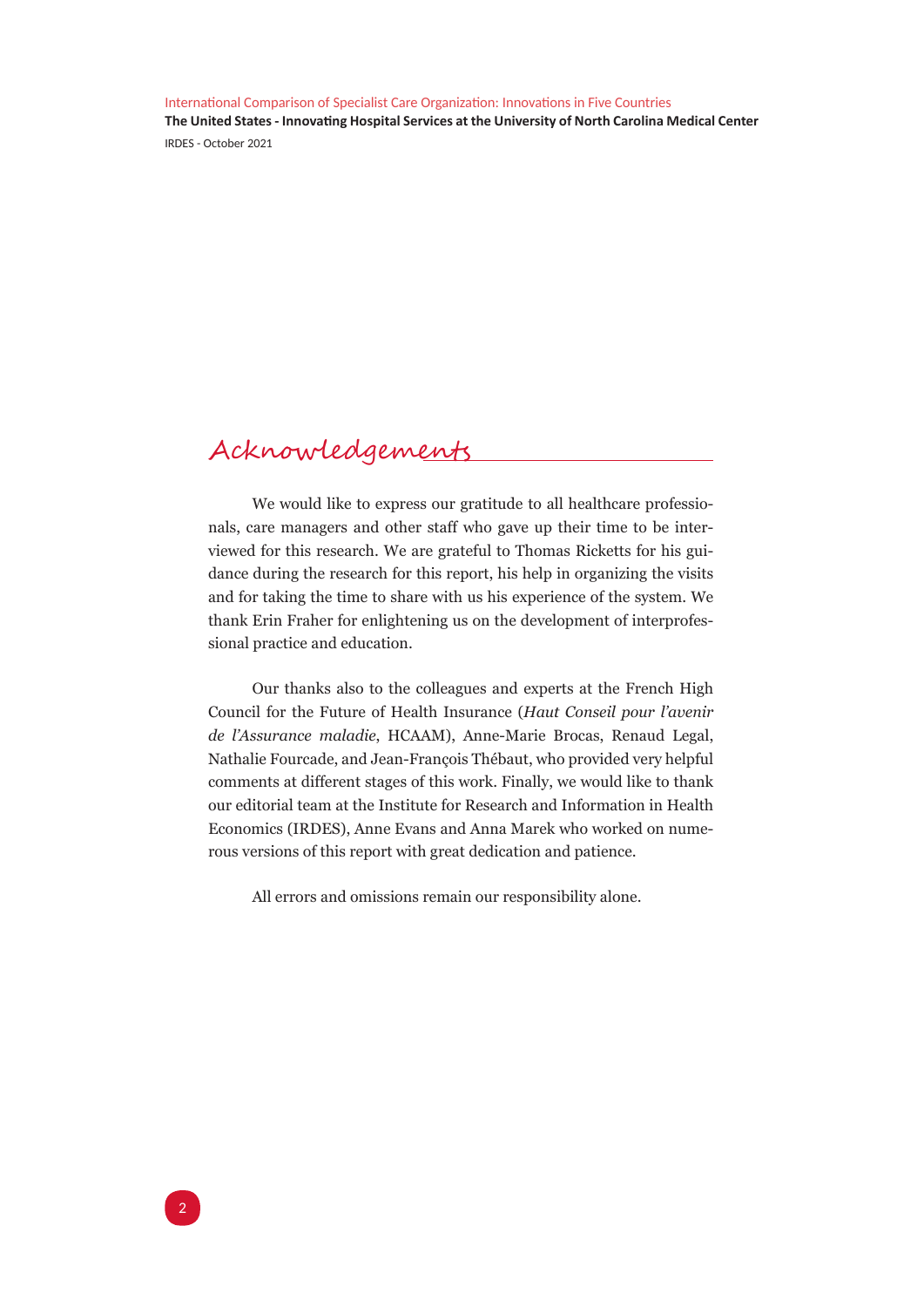## **Contents**

|                | <b>Acknowledgements</b>                                                                    | $\overline{2}$ |
|----------------|--------------------------------------------------------------------------------------------|----------------|
|                | <b>About this study</b>                                                                    | 5              |
|                |                                                                                            |                |
|                |                                                                                            |                |
| 1 <sup>1</sup> | MULTIDISCIPLINARY TREATMENT IN ONCOLOGY -<br><b>NORTH CAROLINA</b>                         | 9              |
| 1.1.           |                                                                                            |                |
|                | 1.2. History of the development of multidisciplinary treatment  10                         |                |
|                |                                                                                            |                |
|                | 1.4. The nurse navigators: the "pivots" of integrated treatment  11                        |                |
|                |                                                                                            |                |
|                |                                                                                            |                |
| 2.             | AN INTEGRATED CARE MODEL FOR CHRONIC RENAL<br><b>INSUFFICIENCY IN NORTH CAROLINA</b><br>15 |                |
|                |                                                                                            |                |
|                | 2.2. The history of the development of integrated treatment 16                             |                |
|                | 2.3. The nurse practitioner connecting the hospital                                        |                |
|                |                                                                                            |                |
|                |                                                                                            |                |
| 3.             | PRINCIPAL CONCLUSIONS FROM TWO CASE STUDIES<br>19                                          |                |
|                |                                                                                            |                |
|                |                                                                                            |                |
| $\mathbf{A}$   | <b>REFERENCES</b><br>21                                                                    |                |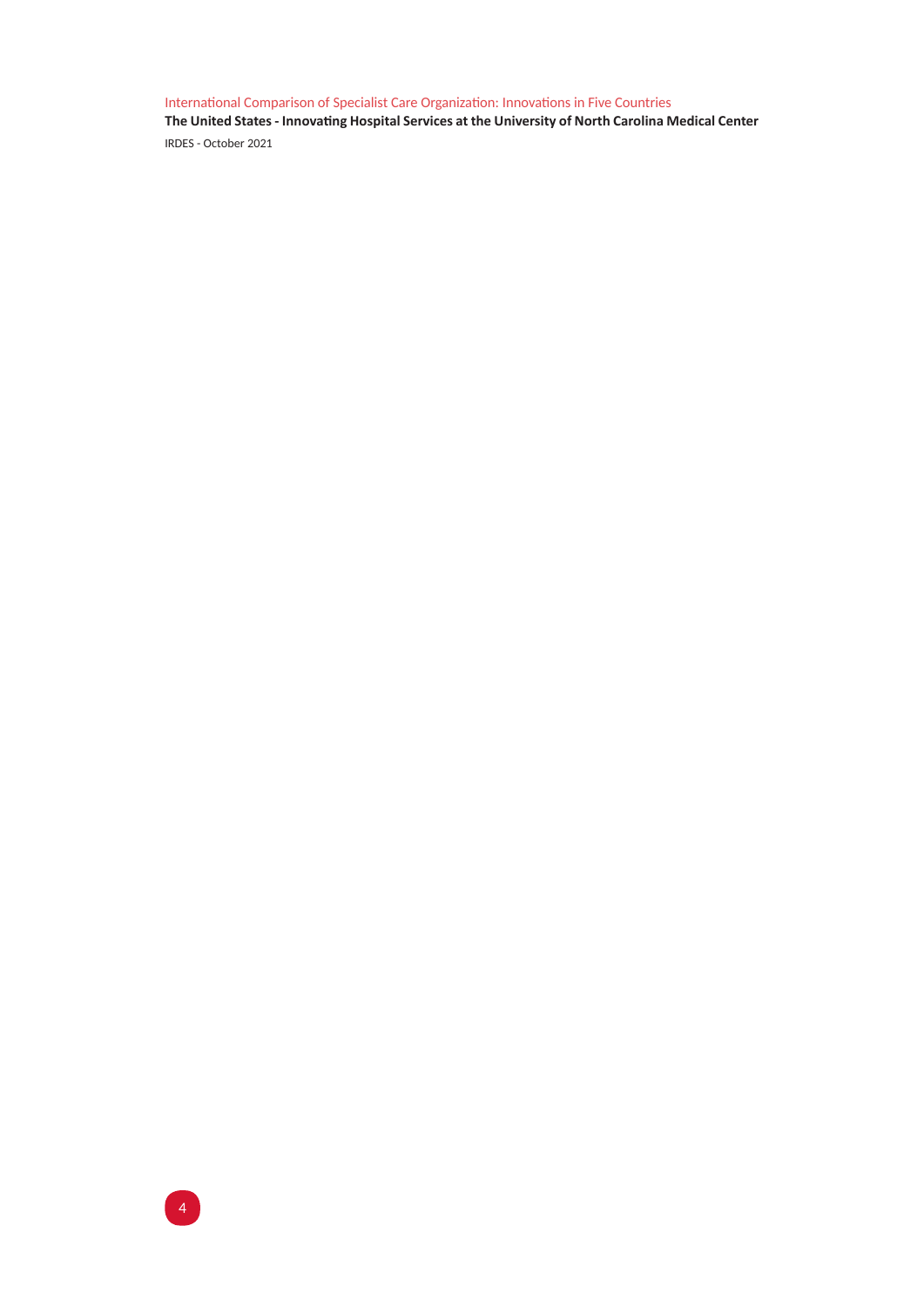# About this study

<span id="page-6-0"></span>Under pressure of increasing demand for healthcare from an ageing population with multiple chronic conditions, France, as other countries, seeks to advance care coordination and integration across primary, hospital and long-term care sectors. Specialists play an essential role in treating patients with chronic conditions, but little attention is given to their organization out of hospital, and their role in enhancing care coordination and patient-centered care provision. France Stratégie (French High Council for the Future of Health Insurance, *Haut Conseil pour l'avenir de l'Assurance maladie*, HCAAM) asked the Institute for Research and Information in Health Economics (IRDES) to provide an international perspective on the subject.

In collaboration with researchers and experts from five countries (England, Germany, Italy, the Netherlands, and the United States), we have identified several specialist care delivery models. In order to understand the effective organization of care around specific health conditions, we carried out case studies in these countries between June 2018 and March 2019. These were not intended to provide a global description of outpatient care in each country, but rather to examine the care organization around patients with specific conditions, examining the division of roles and tasks between medical specialists and other professionals involved, the innovative features of the care model, and its funding.

The two case studies in this report describe the innovative services provided by the University of North Carolina Medical Center in the US southern Atlantic state of North Carolina. The first example concerns the investment in teamwork in genital and urology clinic, for improving care for cancer patients, while the second focuses on an initiative that aimed to improve care coordination of patients with chronic renal insufficiency by integrating treatments provided in the hospital and private dialysis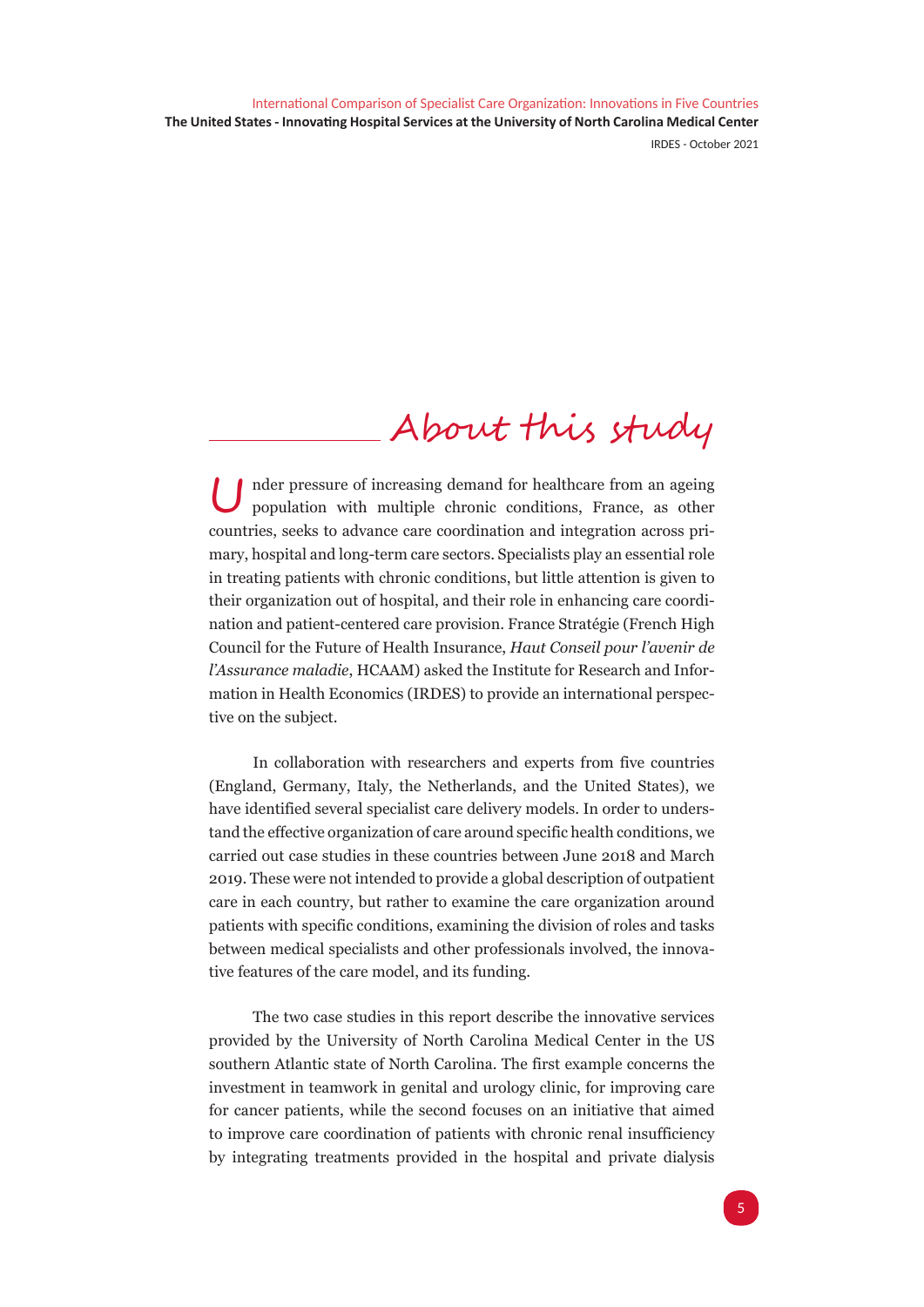centres. They are based on visits organized in North Carolina in February 2019. During the visit, we interviewed health professionals involved in these initiatives, as well as the faculty staff in the Office of Interprofessional Education and Practice, who are working collaboratively to create change in medical practice.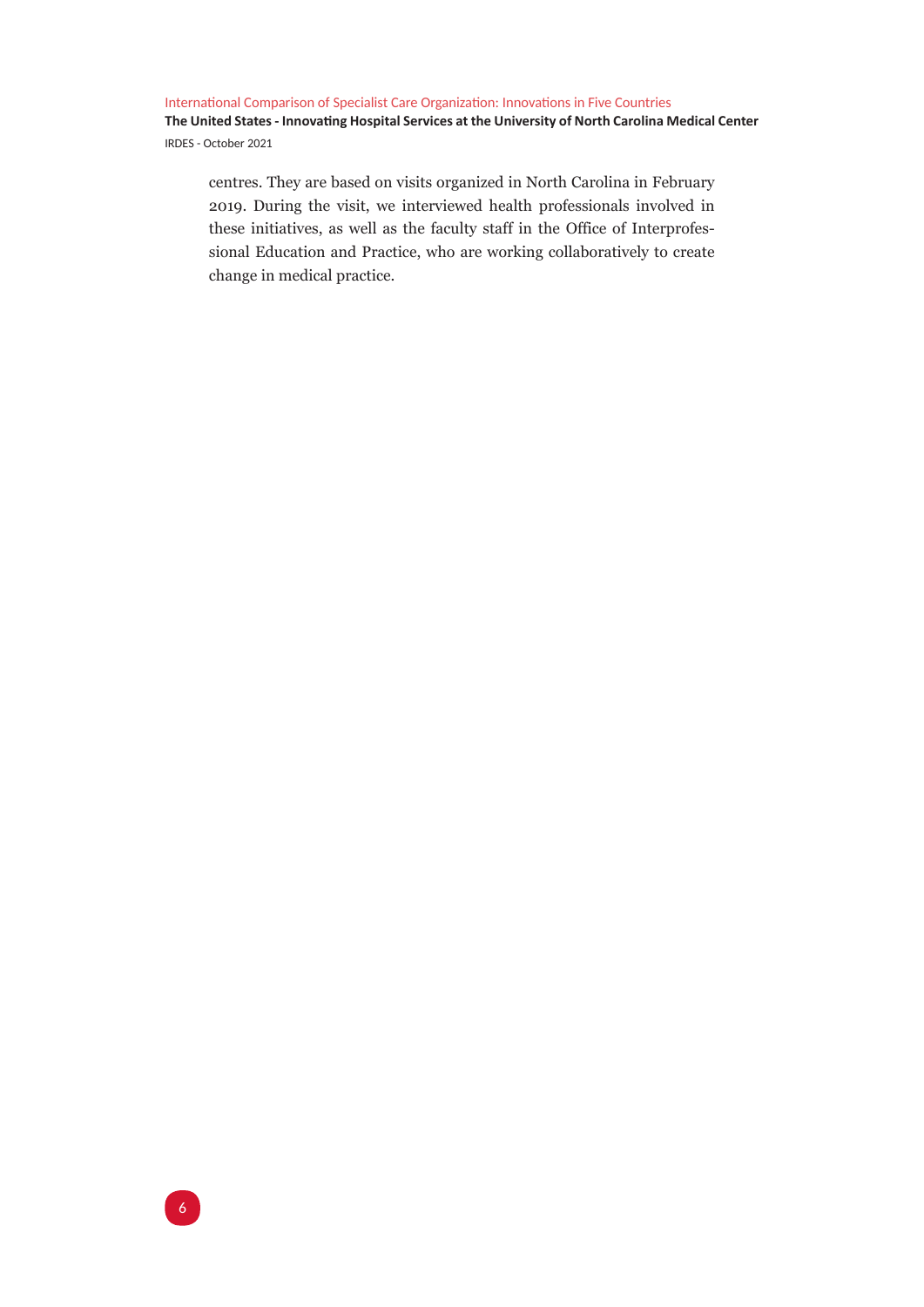IRDES - October 2021

## <span id="page-8-0"></span>THE AMERICAN HEALTHCARE in a nutshell

The United States does not have a uniform healthcare system or universal healthcare coverage; in 2010 the ACA law (Affordable Care Act) made it obligatory to have health insurance for 90% of the population. However, insurance coverage is very fragmented, with many private and public sources, and significant differences in population covered, depending on the State (Oberlander, 2020). There are two major public schemes: Medicare, a federal programme that covers every adult aged 65 and over and certain disabled people (16% of the insured persons), and the Medicaid and Children's Health Insurance Program which targets certain individuals with low income or categories such as pregnant women (20% of the insured). They are both administered by CMS (Centers for Medicare and Medicaid Services). Medicaid is funded jointly by the States and the federal government and managed by the States, respecting federal requirements. These two programs together pay for 40% of US healthcare expenditure. The private insurance schemes are regulated by each State and they sometimes use limited healthcare supplier networks, with restricted or no cover if the individual is treated outside the network. Medicare covers post-acute care (up to 100 days), but not long-term care, while Medicaid offers a more extensive long-term care coverage (Commonwealth Fund, 2019).

Health care in the US is mainly structured around hospital systems and specialty services with less organised primary care. Primary care doctors represent only a third of all doctors. Most of them practise in small independent practices or group practices comprising on average five doctors, but the size of the groups is getting larger. Most of the doctors are paid on the basis of a mixture of payment modes that include negotiated fees (private insurance), capitation (private insurance), and fees that are set administratively (public insurance). Specialists can work in private practices and in public or private hospitals. Certain insurance schemes require a referral from a primary care doctor to consult a specialist and restrict the choice of specialist by the patient, while other schemes enable the patient to have direct access to a specialist. This access may be particularly difficult for those who benefit from Medicaid and for uninsured persons, as some specialists and a few primary care physicians refuse to accept Medicaid payment.

Hospitals are remunerated by multiple insurance companies with different remuneration schemes, usually payments per service or per day (per diem) but also payments per case (diagnosis-related groups, DRG) and bundled payments (combining physician and hospital) that focus on procedures (knee replacement, for example). In the case of bundles, a hospital and the physicians may be financially responsible for any readmissions and services provided by other providers after the patient's discharge. Some doctors working in hospitals are salaried, but most are paid primarily on a fee-for service basis separately from the hospital.

7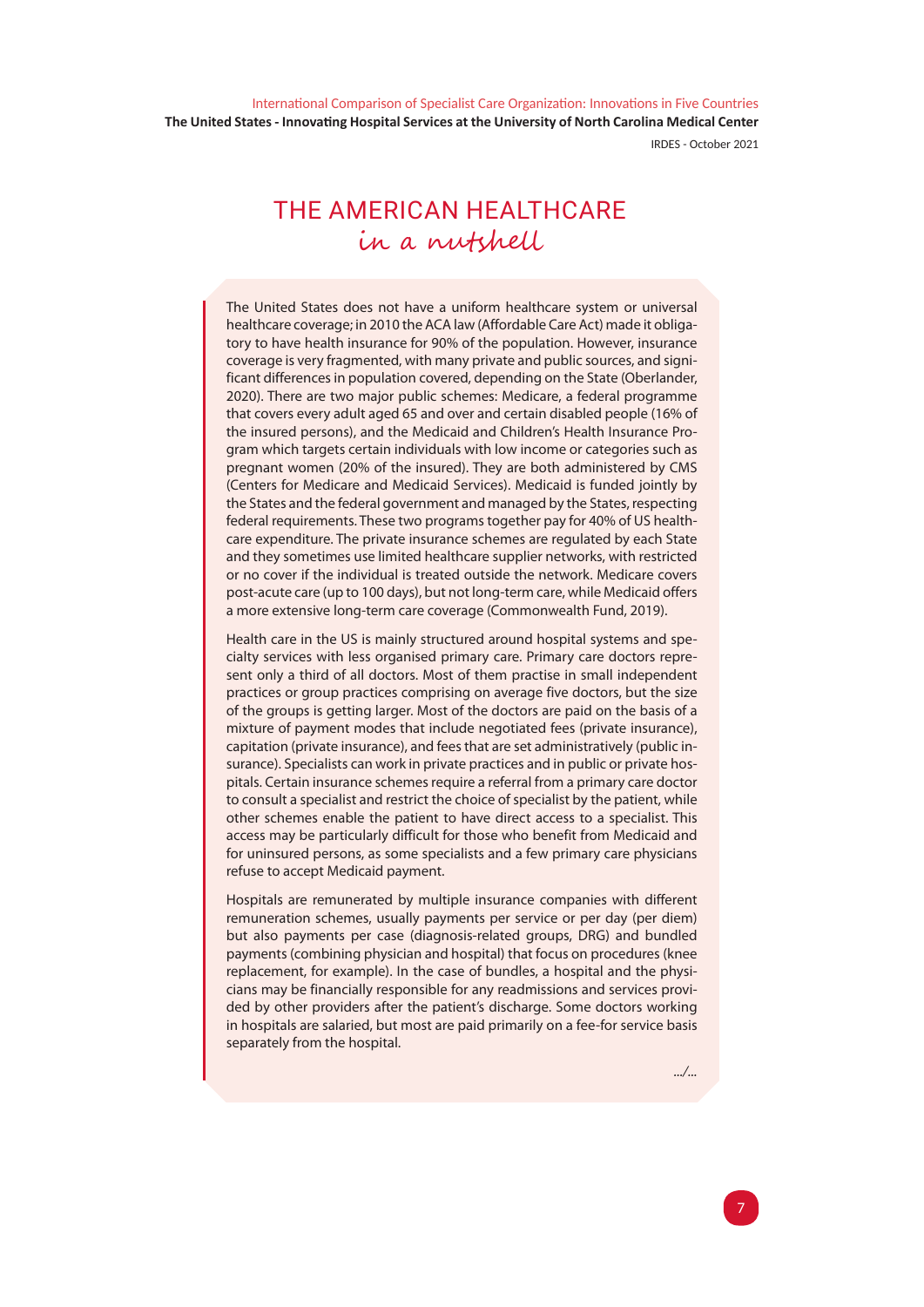**The United States - Innovating Hospital Services at the University of North Carolina Medical Center** IRDES - October 2021

> Since the ACA law, all insurers, whether public or private, are striving to pay according to the value of care and encourage care models that are more centred around patients. The CMS actively supports the development of local programmes aiming to integrate treatments and healthcare services with the social and extended medical services. The two most popular programmes include Accountable Care Organizations (ACO), which designate the healthcare supplier networks that are contractually responsible for providing treatment to a specific population and meet quality objectives; and, bundled payments, which involve a single payment made for all the services provided by several service suppliers, for one treatment episode (CMS, 2019).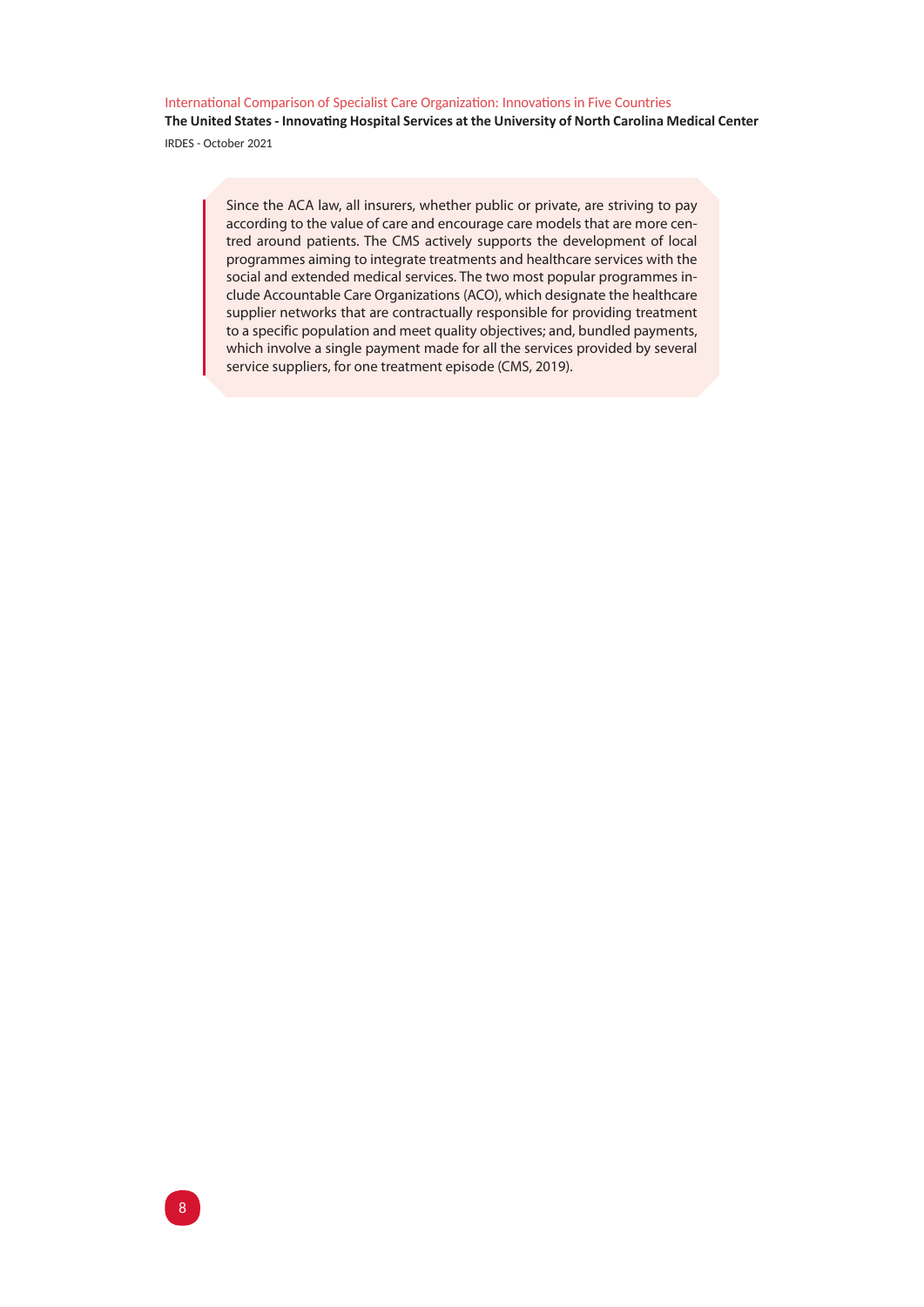## <span id="page-10-0"></span>1. MULTIDISCIPLINARY TREATMENT IN ONCOLOGY – NORTH CAROLINA

## Genital and urology clinic

## **1.1. Background**

- $\triangleright$  Cancer is one of the most common diseases in the United States: more than 1.6 million are diagnosed with cancer each year. A high proportion of them are aged 65 or over and are Medicare beneficiaries.
- $\blacktriangleright$  The cost of treating the population of cancer patients represents around 5% of all healthcare in the United States—and this cost is constantly increasing (Deloitte, 2016).
- $\triangleright$  The data show that between 2004 and 2014, the proportion of the annual cost of medicines per patient (chemotherapy and anti-cancer medication) rose from 15% to 20%, while hospitalisation costs dropped from 21% to 18% (Fitch et al., 2016).
- $\blacktriangleright$  The CMS (Centers for Medicare and Medicaid Services), in partnership with the oncologists, other healthcare service providers, and private insurance schemes, supports local initiatives that aim to improve the healthcare, while reducing costs, for this medically complex population.
- $\triangleright$  This case describes services provided by the University of North Carolina Medical Center (UNC Health) a university-based academic health center in the US southern Atlantic state of North Carolina comprising 900 beds divided into N.C. Memorial Hospital, N.C. Children's Hospital, N.C. Neurosciences Hospital and N.C. Women's Hospital. The hospital also includes the Lineberger Comprehensive Cancer Center.
- $\blacktriangleright$  The example below concerns teamwork of the genital and urology clinic, which treats cancers of the bladder, prostate, urinary tracts, and genitals.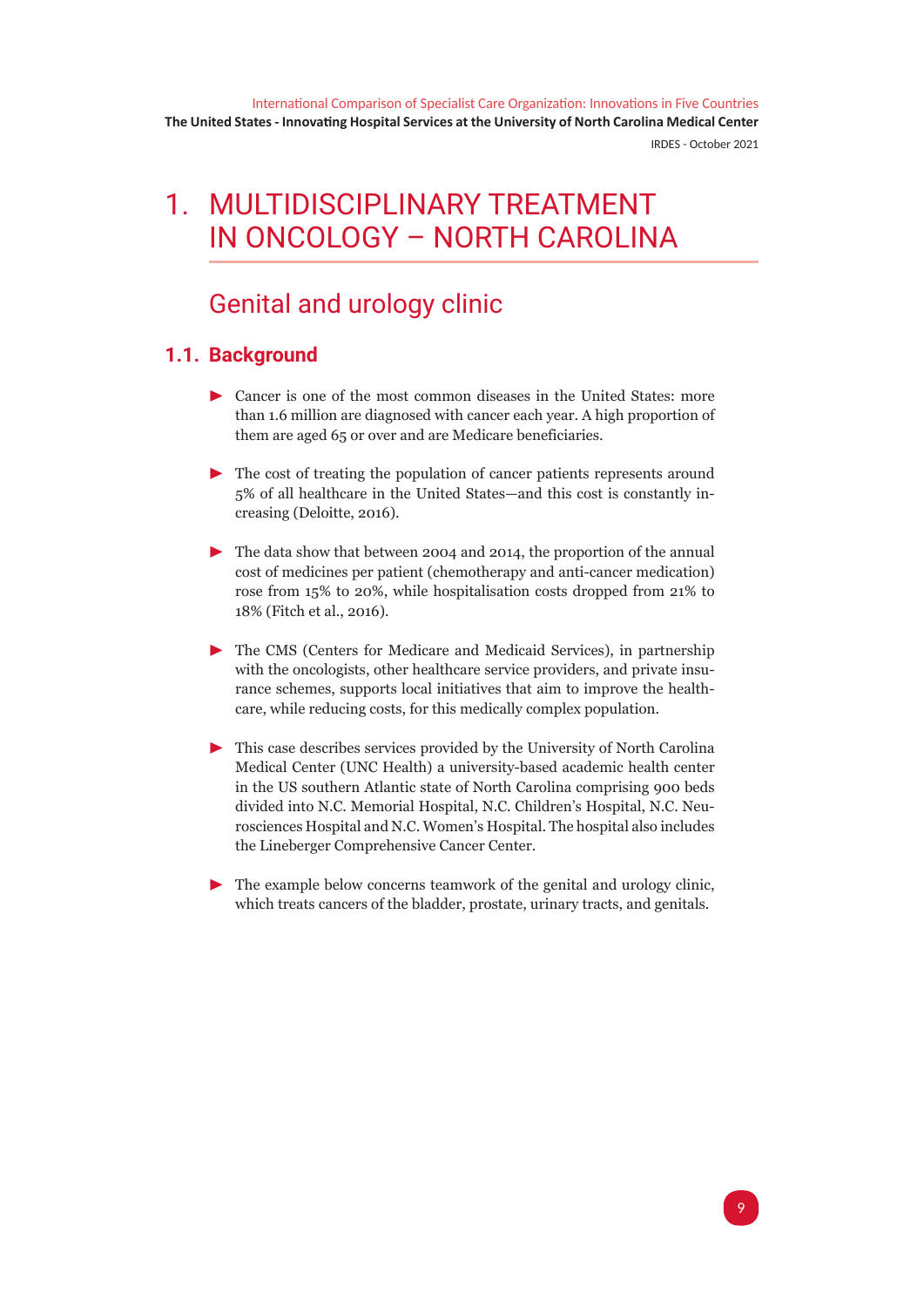<span id="page-11-0"></span>**The United States - Innovating Hospital Services at the University of North Carolina Medical Center** IRDES - October 2021

### **1.2. History of the development of multidisciplinary treatment**

The University of North Carolina (UNC) Lineberger Comprehensive Cancer Center is a centre for cancer research and treatment located at Chapel Hill within the University. It is the only public-hospital cancer centre and one of the 45 comprehensive cancer centres recognised/accredited by the US National Cancer Institute. Hence the centre receives earmarked funding from the latter. The centre is recognised as one of the finest in the United States (News & World Report's, Best Hospitals rankings for 2018–19) and over recent years it has developed interdisciplinary treatment and research programmes in several fields such as immunology, molecular therapies, virology, breast cancer, genetics, and cancer prevention.

The multidisciplinary cancer treatment programme of the Genital and Urology (GU) clinic was established at the end of 2000s by a well-recognised surgeon in the department. According to the surgeons we met, in the United States the treatment of urological cancers is too often based on a surgical tradition, while they view chemotherapy as the traditional treatment in Europe. Hence, a large number of patients suffering from urological cancer are given no real choice but surgery, without any other option. UNC has developed a new approach aimed to improve collaboration between surgeons, oncologist-radiologist, and other health care providers, especially pathologists, to enable the best decisions to be taken for the patient, based on multidisciplinary opinions. This multidisciplinary approach allows for a more collegial determination of what is best for the patient and to be transparent about treatment options.

### **1.3. A patient-centred organisation of cancer care**

*If we imagine ourselves as the patient, we want the best for them, so we have to think everything we do from the point of view of somebody who doesn't know anything about cancer care. »*

Oncology surgeon, UNC, Chapel Hill, The United States

The GU clinic comprises six urologists, six medical oncologists, three radiologists, two nurse practitioners, and four nurse navigators (two in oncology, two in surgery). The medical team is also supported by medical and physician assistants (see Box 1).

The hospital consultations are organised in a coordinated manner (twice a week): on the day of a visit, the patient consults the surgeon, the oncologist, and the radiologist (depending on the type of cancer). It is the doctors and nurses who visit the patient, who remains in the same consultation room. Each doctor also works with a medical assistant and a physician assistant (see Box 1). The four nurse navigators follow up patients from the day they are diagnosed to their recovery or end of life.

Thursday afternoons are devoted to a multidisciplinary meeting that includes all the doctors, the pathologist, nurse practitioners, and nurse navigators. These consultation meetings enable the staff to agree on decisions concerning each patient. The surgeons acknowledge that the advice given by the pathologists is valuable and that it can help to obtain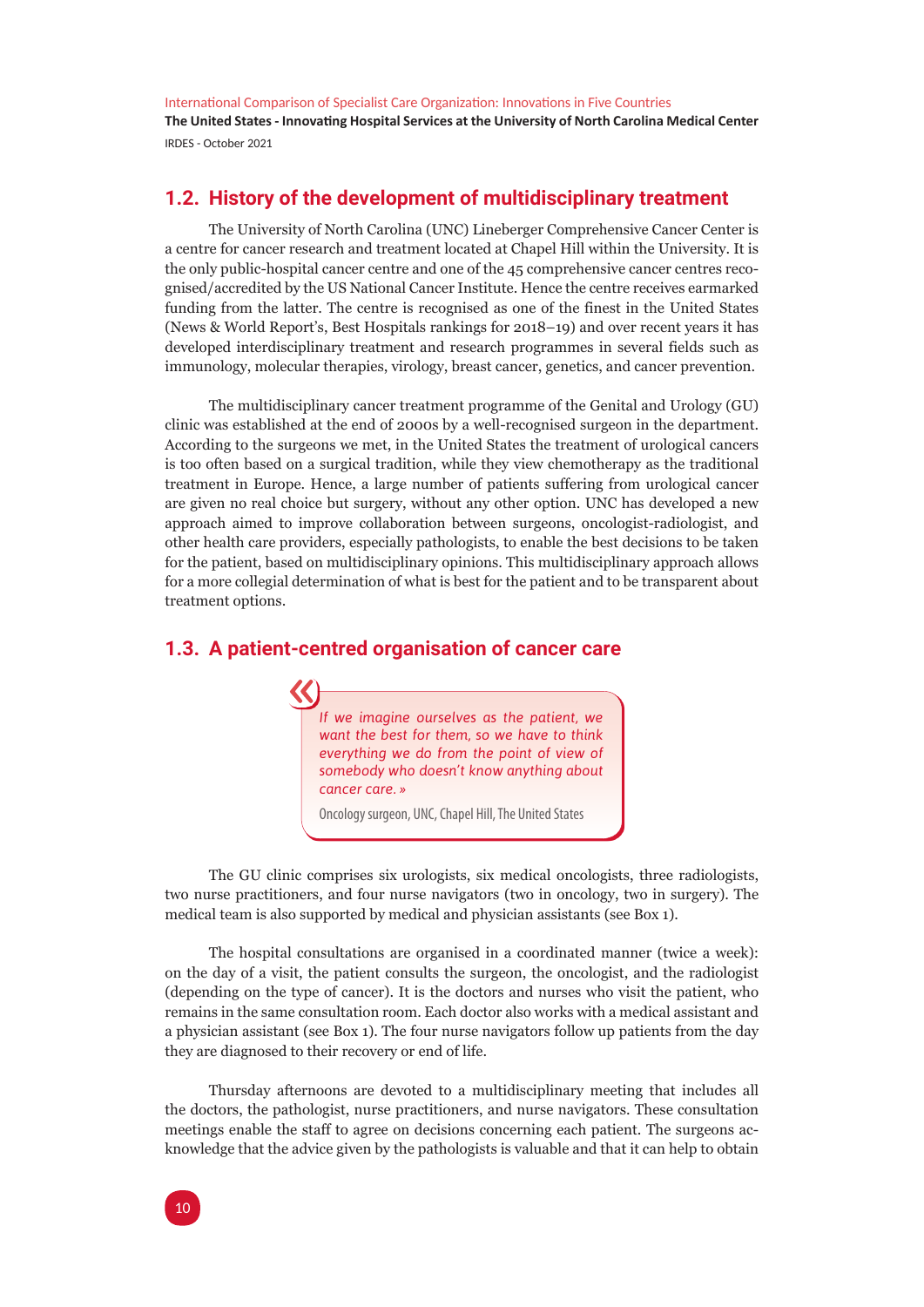IRDES - October 2021

#### **Box 1**

- <span id="page-12-0"></span>- **Medical Assistants** attend a two-year post-secondary school training course or obtain certification directly through a hospital-based training course, and are often responsible for simple administrative and medical tasks. They work in close collaboration with the duty nurse and, in certain cases, the medical assistants can carry out clinical nursing tasks. They can consult the patients' medical history and vital signs, administer medicines and injections (such as vaccinations). They combine these clinical tasks with more administrative duties such as updating medical files and making appointments.
- **Physician Assistants** are hospital or office-based clinical practitioners who have a medical practice licence. They receive clinical training at a master's level and can make a limited number of diagnoses, treat and dress wounds, prescribe certain medicines, manage medical emergencies, and carry out medical examinations. However, even though they specialise in many medical fields, they always work under the supervision of a referring doctor (specialist).

a more precise diagnosis, and improve decisions on the types of treatment. The reports of the decisions are shared on each occasion with the general practitioners via the shared medical file.

### **1.4. The nurse navigators: the "pivots" of integrated treatment**

*The way we work is truly collaborative, and the nurse navigator has a key role to keep it patient centered. »*

Surgeon, Head of the Department of Urological Surgery

The UNC Cancer Hospital started its nurse navigator programme in 2008, in order to provide individualised assistance to cancer patients, without extra charges for their services. It is seen as an "added value" to the care by the hospital and by the Lineberger Comprehensive Cancer Center, which co-funds the program.

The nurse navigators at UNC help the patients to make their way around the healthcare system, both in and out of the hospital, before, during, and after the cancer treatment. They help the patients to 'navigate' around the system by:

- Providing a single contact point for the patients and health professionals in order to facilitate the organisation of treatments.
- Accompanying the patients during treatment from their first consultations with the physicians and beyond.
- Answering questions about chemotherapy, etc. in hospital and at home (via telephone mostly).
- Coordinating diagnoses, procedures, and consultations with specialists.
- Assessing the patient's physical, emotional, psycho-social, and financial needs.
- Referring and helping the patients to benefit from community resources.
- Providing patient education.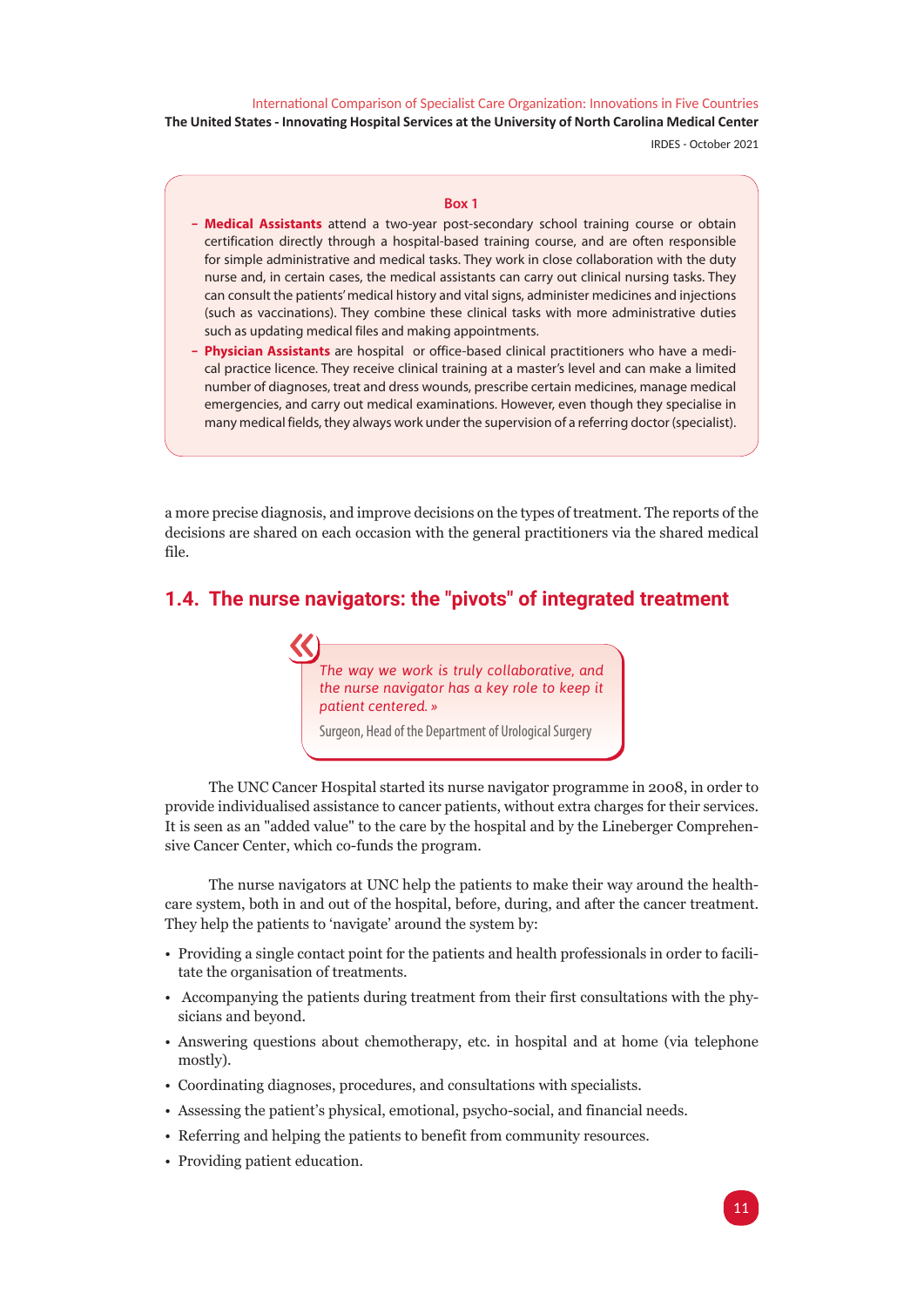Their role is considered as fundamental in decreasing rehospitalisations and emergency admissions. They can deal with various medical situations over the phone, and help patients to manage the side effects of treatments (chemotherapy and radiotherapy).

The nurse navigators are full members of the oncology team and usually work with one or two physicians or surgeons. They follow and help the patients at each step of the care pathway, guiding them through surgery, chemotherapy, palliative care or helping them build a survivorship plan. The nurse navigators in this configuration have a mixed role between working as a case manager and a clinical-oriented expert in the field of oncology. While providing medical advice mainly to cope with treatment side effects, they are also focused on the socio-economic problems and daily life of patients under treatment. For example, the Lineberger Centre has a library with educational facilities, discussion rooms, a spa where patients can have a massage after chemotherapy sessions, and advice is given on the wearing of wigs. One of the nurse navigators works full time in this 'resources centre' to help the patients and their families to live with cancer. She provides psychological and social support and therapeutic education to the patients and their families.

There is no formal training that leads to a qualification to become a nurse navigator. However, the nurse must have a specific expertise in oncology, via training and certification. The nurse navigators are also recruited according to their experience and can be «senior»nurses. In other hospital departments, the nurse navigators are sometimes social workers (see Box 2) or physiotherapists. The nurse navigator is always responsible for running therapeutic education sessions, but depending on the situations s/he may also give patients legal advice (to help them obtain social and financial assistance).

The programme has been adopted permanently, and the patients, healthcare professionals, and hospital management appear to be happy with it. However, over the last ten years the nurse navigators have found it difficult to specifically define their role, which is often at the intersection of several professions and which is highly dependent on the context of the team in which they work. The turnover rate appears to be high because some of the nurse navigators find it difficult to set the boundaries of their work. When their «scope of practice» is not well defined, they end up 'working on all fronts' resulting in "burnout" or dissatisfaction.

> *The navigation role is just an application of some of my competencies as a nurse but towards new needs, I am not trained to do navigation, I use my long-time experience in oncology to help my patient navigate the system. »*

Nurse Navigator, Oncology Department University Hospital of North Carolina, The United States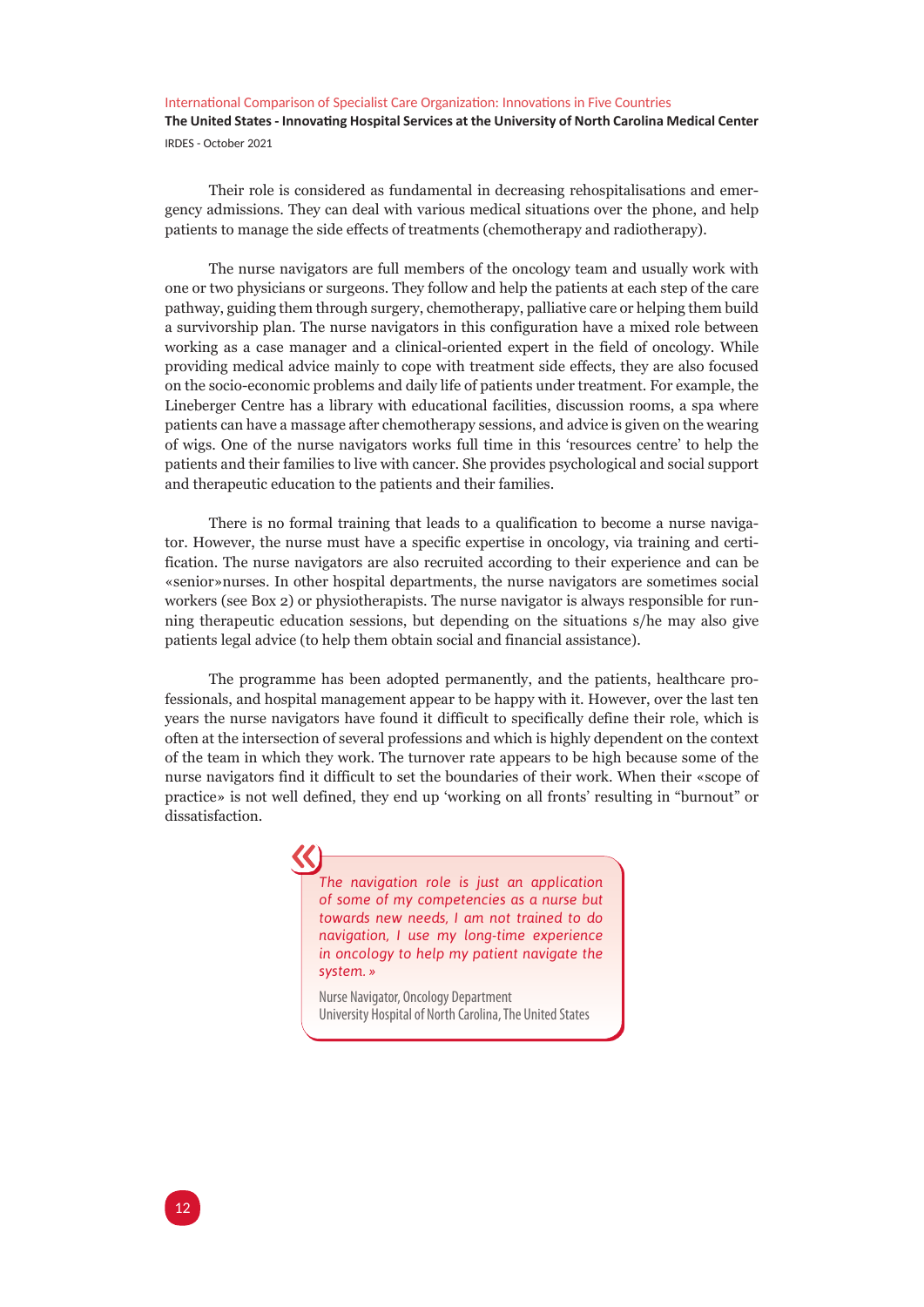<span id="page-14-0"></span>**The United States - Innovating Hospital Services at the University of North Carolina Medical Center**

IRDES - October 2021

#### **Box 2. Medical Social workers**

Health problems result in emotional, financial, and social needs. Social workers in healthcare are licenced professionals who are adept at helping people meet these types of needs. They may serve as case managers, patient navigators, and therapists in medical settings or at home. They are trained to give counselling, support and information, and make referrals to community-based resources. They often navigate patients between levels of care or separate institutions. Services include advising family caregivers, interventions designed to promote health, prevent disease, and address barriers to access to healthcare (Saxe Zerden et al., 2019).

To become a social worker a master's degree is required, although some positions may allow baccalaureate social workers who will have a more limited range of duties, for example, discharge planning. To work in medical settings social workers need to have a licence from a state board of social work. To earn a clinical level of licensing which is the highest level of licensing, candidates must pass an exam and work two to three years under the supervision of a clinician, who will consult on subjects such as clinical practices and ethics before making a recommendation for licensure [\(https://socialworklicensure.org/careers/\)](https://socialworklicensure.org/careers/).

In 2018, there were about 175,000 medical social workers in the US and this is a growing field. The aging population is predicted to expand the need for these social workers.

### **1.5. A model sustained by targeted quality payments**



The public status of the UNC Lineberger centre means that all of the staff, including the surgeons, are salaried, which is rare in the USA. The nurse navigation programme is directly funded by the cancer centre and the hospital.

The hospital is part of an Accountable Care Organization (ACO) and signed ACO contracts with two insurance companies in 2017. According to the management, various audits and studies have demonstrated the added value of the navigation programme: the patients are better accompanied and informed, and they can access to public support for their treatments, resulting in less use of the emergency department. Nevertheless, for patients covered by the diagnosis-related (DRG)-based payment scheme<sup>1</sup>, primarily Medicare or elderly patients, the integrated model implemented in the GU department does not generate sufficient financial resources for the hospital. The integrated approach is an organisational innovation that aims to reduce the volume of hospital interventions. Multidisciplinary teamwork reduces the number of surgeries, as well as consultations, and readmissions to the hospital, in a context in which the surgeons are under pressure to perform a certain number

<sup>&</sup>lt;sup>1</sup> In the US hospitals receive different type of payments from different insurers.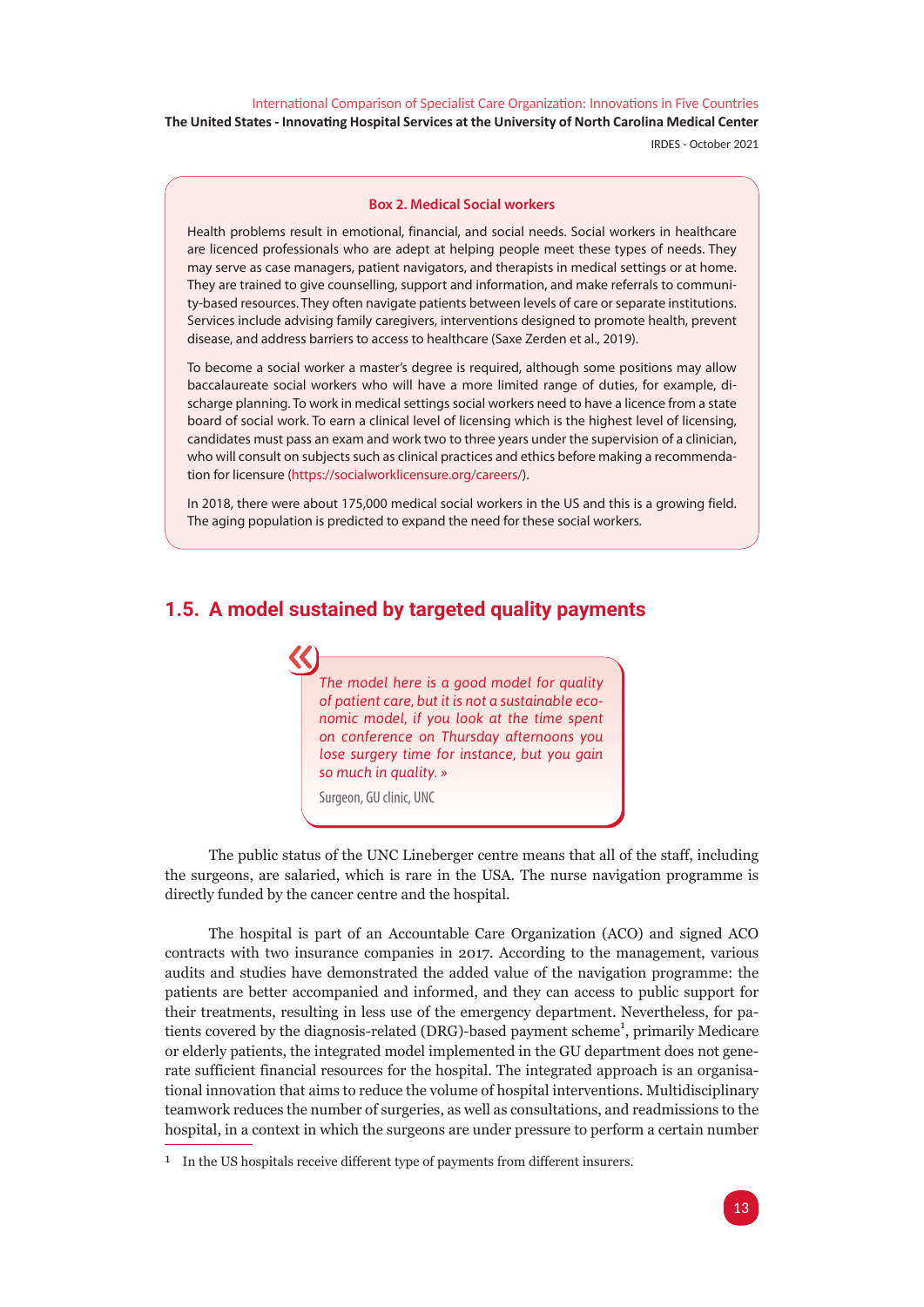**The United States - Innovating Hospital Services at the University of North Carolina Medical Center** IRDES - October 2021

of surgical interventions in order to generate funds for the hospital. In this context, the ACO contracts were considered as a good solution, but the hospital realised that the reduction in readmissions was not enough to balance the contracts. The fact that they care for a large share of under-privileged population groups (low-income, homeless, etc.) makes it difficult to avoid certain readmissions. At the end of the first year, they were in deficit with regard to these contracts.

The hospital management is also considering a new contract called 'bundled' payment in cancer care that has been proposed by the CMS for the beneficiaries of the Medicare programme (for people aged 65 years and older and disabled younger people). The CMS want to introduce a mandatory oncology bundle model in the United States to improve care transitions and to manage post-acute care effectively by bundling payments for surgeons, hospitals, and radiologists. However, there is no consensus on a pertinent model, and overlaps between bundled payment and ACO contracts create confusion (NAACOS, 2017). Moreover, this kind of payment is difficult to implement in a treatment programme that is as clinically dynamic and complex as cancer. A shift towards 'bundled' payments might oblige the nurse navigators to quantify their activity. According to them that would automatically increase monitoring, for greater transparency, and would increase administrative work.

Furthermore, oncology is increasingly shifting towards ambulatory treatments (for example, oral chemotherapies or immunotherapies) complemented by a telephone followup or via telemedicine tools. This type of new approaches are not compatible with a system mainly based on fee-for-service since the reduction in the number of consultations would result in less income for the hospital.

#### **Box 3. The Oncology Care Model (OCM)**

The OCM is a bundled payment system developed by the Center for Medicare and Medicaid Innovation (CMMI—the part of CMS that implements new payment and treatment schemes). This model aims to improve the treatment of patients undergoing chemotherapy by defining six-month treatment episodes. Hence, this programme combines 1) fees-for-services for regular treatments, 2) monthly payments for additional services with an emphasis on chemotherapy, and 3) performance-related payments based on quality criteria and on benchmarking.

Under this arrangement the doctors and hospitals may be paid 160 dollars per patient each month for six months starting at the beginning of the chemotherapy. In order to receive these payments, the treatment programme must comply with the following guidelines:

- Providing access 24/24 hours, 7 days per week to a healthcare service provider who has access to the practice's medical files.
- Developing and maintaining a comprehensive care management plan, as described by the Institute of Medicine.
- Coordinating the treatments by using nurse navigators.
- The obligation to use a certified shared medical file.
- Using clinical treatments validated by the directives.
- Reporting improvements in care and clinical results, and using the data to continuously improve quality.

Source: CMS, 2019.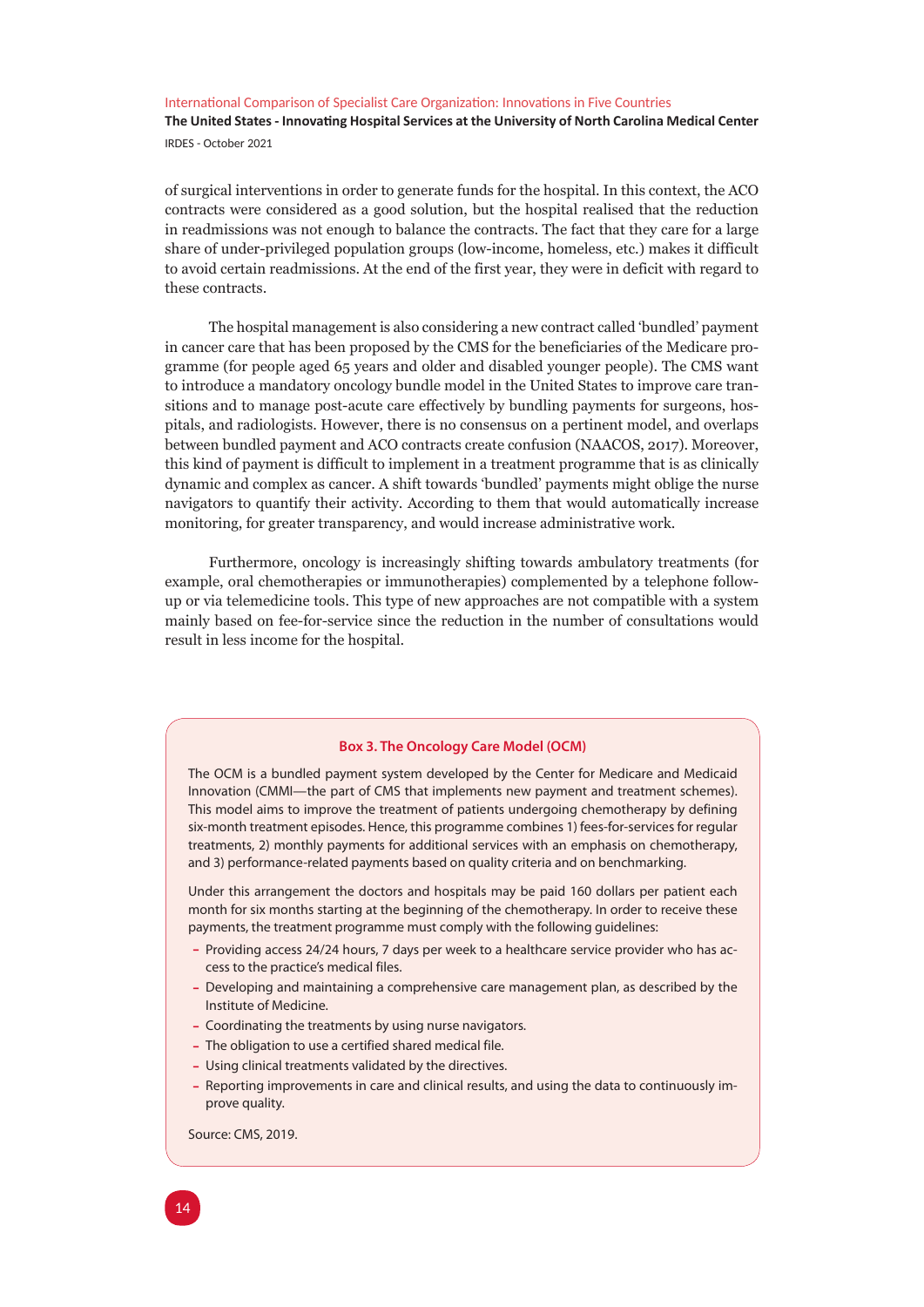## <span id="page-16-0"></span>2. AN INTEGRATED CARE MODEL FOR CHRONIC RENAL INSUFFICIENCY IN NORTH CAROLINA

### **2.1. Background**

- $\blacktriangleright$  In the United States, the treatment of advanced renal insufficiency benefits from exceptional measures. In 1972, the US Congress voted for an amendment of the social security legislation "to assure that any individual who suffers from chronic renal disease will have available to him the necessary life-saving care and treatment for such disease and will not be denied such treatment because of his inability to pay for it" (Institute of Medicine, 1991). Patients suffering from chronic renal insufficiency, known as ESRD (End-Stage Renal Disease) are covered by Medicare, regardless of their age or income.
- $\blacktriangleright$  In 2015, 703,243 Americans received a treatment for ESRD, compared with 56,434 in 1980 (United States Renal Data System).
- $\triangleright$  About 80% of the cost of ESRD treatments is reimbursed by Medicare.
- In the 1980s, most of dialysis centres were run by nephrologists, but gradually many have been sold to large chains that benefit from tax negotiated margins, and which are under pressure from their shareholders to reduce their operational costs (Shinkman, 2016).
- $\blacktriangleright$  Although nephrologists can play a clinical and supervisory role, most of the dialysis centres are now run like companies and only recruit paramedical staff.
- $\blacktriangleright$  Therefore, care coordination between dialysis centres and hospitals is weak, while the number of ESRD patients with comorbidities has been increasing over time (Mu et al., 2018).
- $\blacktriangleright$  This case study focused on the initiative of a hospital team that aimed to improve the care coordination of their ESRD patients by integrating treatments provided in private dialysis centres and the public hospital.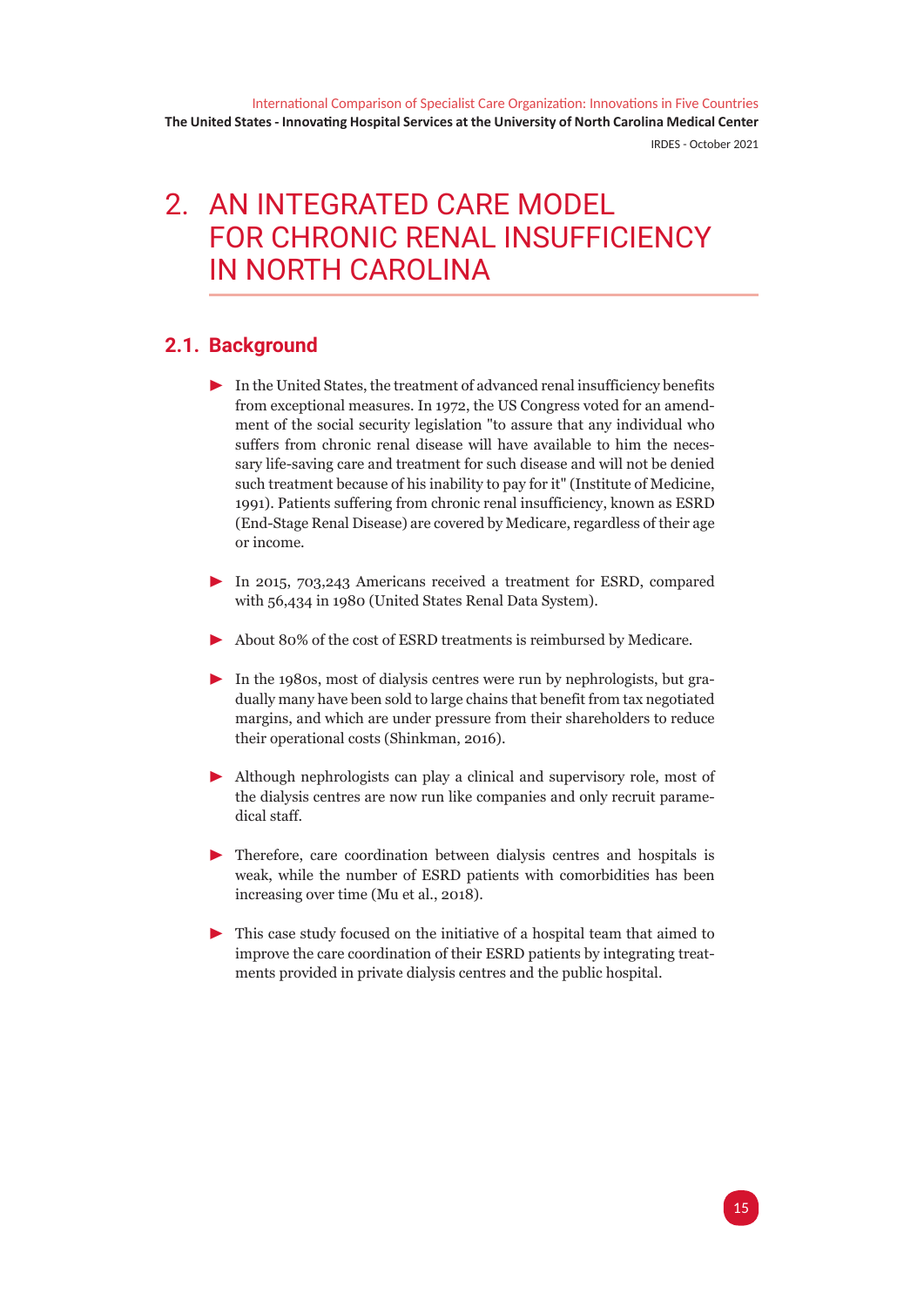<span id="page-17-0"></span>**The United States - Innovating Hospital Services at the University of North Carolina Medical Center** IRDES - October 2021

### **2.2. The history of the development of integrated treatment**

The initial idea of modifying the care model to decompartmentalise the treatment of patients suffering from chronic renal insufficiency (ESDR patients) came from the nephrologists working in the University of North Carolina hospital. They observed that some chronic patients, who often suffer from multiple health problems (especially diabetes, etc.), would be discharged from hospital only to come back a couple of weeks later with complications which could have been prevented with a better follow-up in primary care. According to the physicians, many of these patients were overweight, had low income, and low education levels. They thought that better information and continuous follow-up in dialysis centres would help to prevent many problems (see Box 4). The disconnection between the dialysis centres and the hospital was leading to a large number of avoidable hospitalisations and complications.

In 2012, the haematology team in the University of North Carolina Hospital decided to develop an integrated care network at the local level using ad hoc fundings (research grants).

They had the following objectives:

- Improving the quality and continuity of treatments for the patients, as well as the coordination between the hospital professionals and those in the dialysis centres.
- Reducing repeat hospitalisations and consultations in emergency departments.
- Improving patient outcomes with better follow-up.

#### **Box 4. The organisation of the dialysis centres in the Chapel Hill area**

The integrated care program joins the UNC hospital with four dialysis centres. These private dialysis centres, which are part of a chain, are overseen locally by an operations director who is a former social assistant. She does not deal with the medical aspects of their operation, but rather looks after the organisational and administrative issues.

These four centres are organized similarly. For example, in one of the centres based in Carrboro (a town adjacent to Chapel Hill), the team comprises just under 10 full-time equivalent (FTE) employees and is responsible for 40 patients every day. Three or four nurses manage the dialysis process and are assisted by five technicians who are dialysis specialists who are trained to install the patient, carry out the dialysis, and clean the machines; lastly, a social assistant trained in clinical psychology techniques and a dietician are present for 20% of their time in the centre. In general, there is one nurse for every 10 to 15 patients and one technician for around 4 to 8 patients.

### **2.3. The nurse practitioner connecting the hospital and the dialysis centres**

In a standard approach to treatment, nurses and technicians in the ambulatory dialysis centres manage day-to-day administration of dialyses, a dietician offers nutritional advice to patients, and a social worker provides support with mental and behavioural troubles as well arranging administrative, social, and financial support. The nephrologists affiliated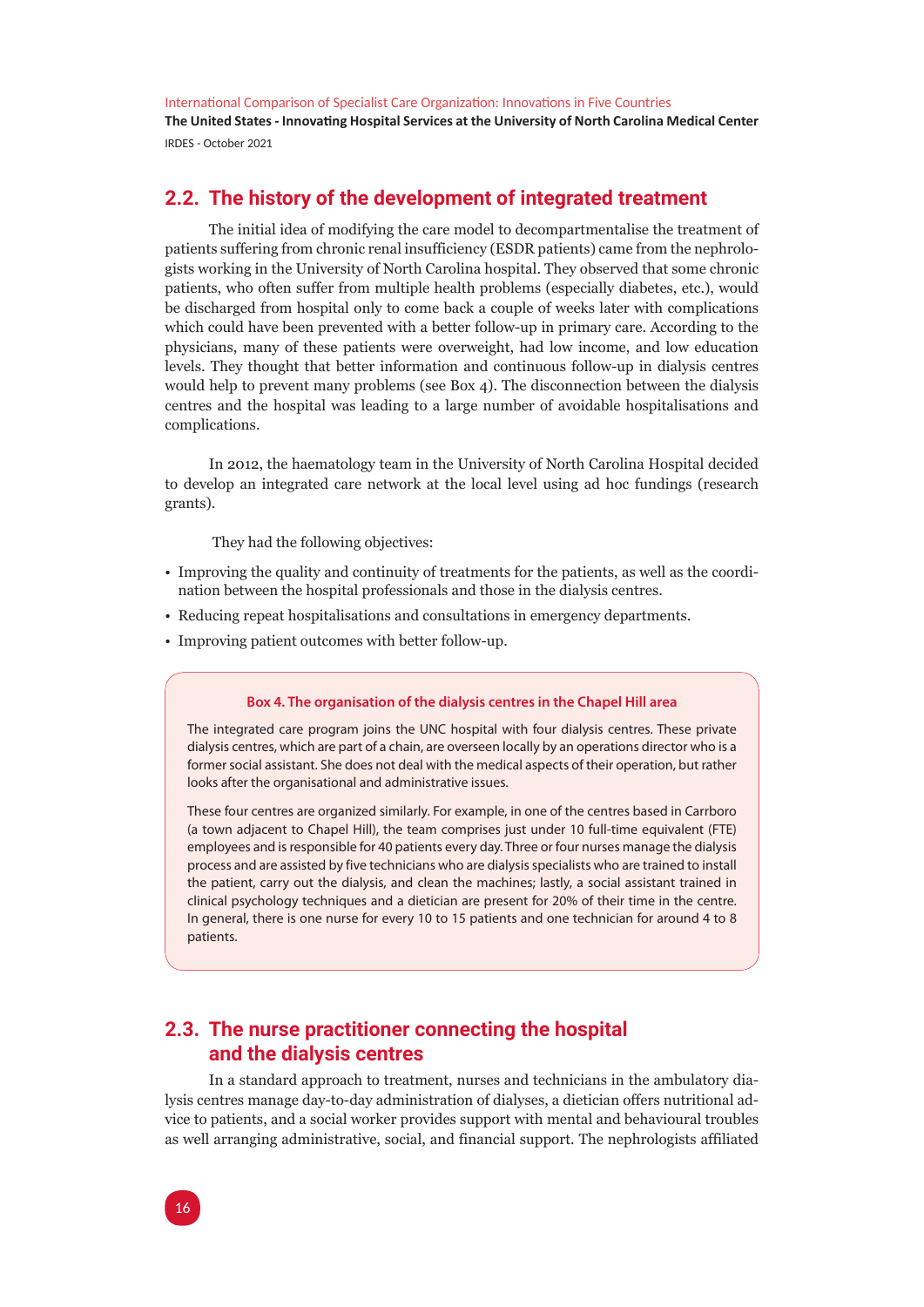with the UNC hospital are responsible for the medical care and treatment of complications and infections, as their primary care role is very limited.

The integrated care model developed by the UNC hospital enables close collaboration between all the actors involved in ESRD care in hospital and in the four dialysis centres. The team has a nurse practitioner who gives support to the inpatient team but also monitor patients after their discharge in the dialysis centres. She works as a hospital employee but is partly remunerated by these dialysis centres.

> *We had the idea of a local model of integrated care and for that we tried to model the intervention of the nurse practitioner on the transition from hospital to dialysis center and the way around. She is the bridge, the keystone. »*

Nephrologist University Hospital of North Carolina - The United States

The nurse practitioner of the team (see Box 5) divides her working hours between the hospital and four local dialysis centres that handle most of the patients of the hospital. The ESRD team has first targeted the high-risk patients who had frequent re-hospitalisations and who were in complex situations from a medical and/or social point of view, with the objective of understanding the causes and preventing repeated hospitalisations. The nurse practitioner follows the targeted patients, after discharge, in the dialysis centres. She is responsible for the clinical monitoring of the patients as well as the coordination of treatments in different places. She organises the appointments for outpatient treatments at the hospital, and manages transport issues with the help of the coordinator. But her role is also that of a primary care professional: she examines the patients when they are in the dialysis centre, and can treat daily affections, she can write a referral for a specialist or a generalist, make prescriptions, and drug reconciliation. The nurse practitioner is assisted by a care coordinator who is an administrative agent and deals with more logistical issues linked to the treatments: managing appointments, calling taxis, reserving a hotel room if necessary, as well as dealing with administrative files.

A social worker (see Box 2), trained in clinical psychology, works in the dialysis center and looks after patients during short therapy sessions; she is supervised by a psychiatrist, whom the patients may also consult if necessary. The most common issues for the team are the prevention and treatment of addictions, sleep problems, non-compliance with treatment, and depression. Together, they have developed some risk prediction and prevention models. Her role is considered to be essential in reducing hospitalisations because she helps, in particular, non-compliant patients to pursue their treatment. According to the team members, non-compliance is one of the most recurrent problems in the dialysis centres and a large number of patients do not attend all their scheduled dialysis sessions.

The dialysis centre team, including the clinical manager (a senior nurse), the dialysis centre nurses, the dietician, the social workers, and the nurse practitioner, meets once a week to discuss these complex or difficult cases, as well as subjects such as the best way of reducing the problems linked to intravenous administration and medicine-related illness,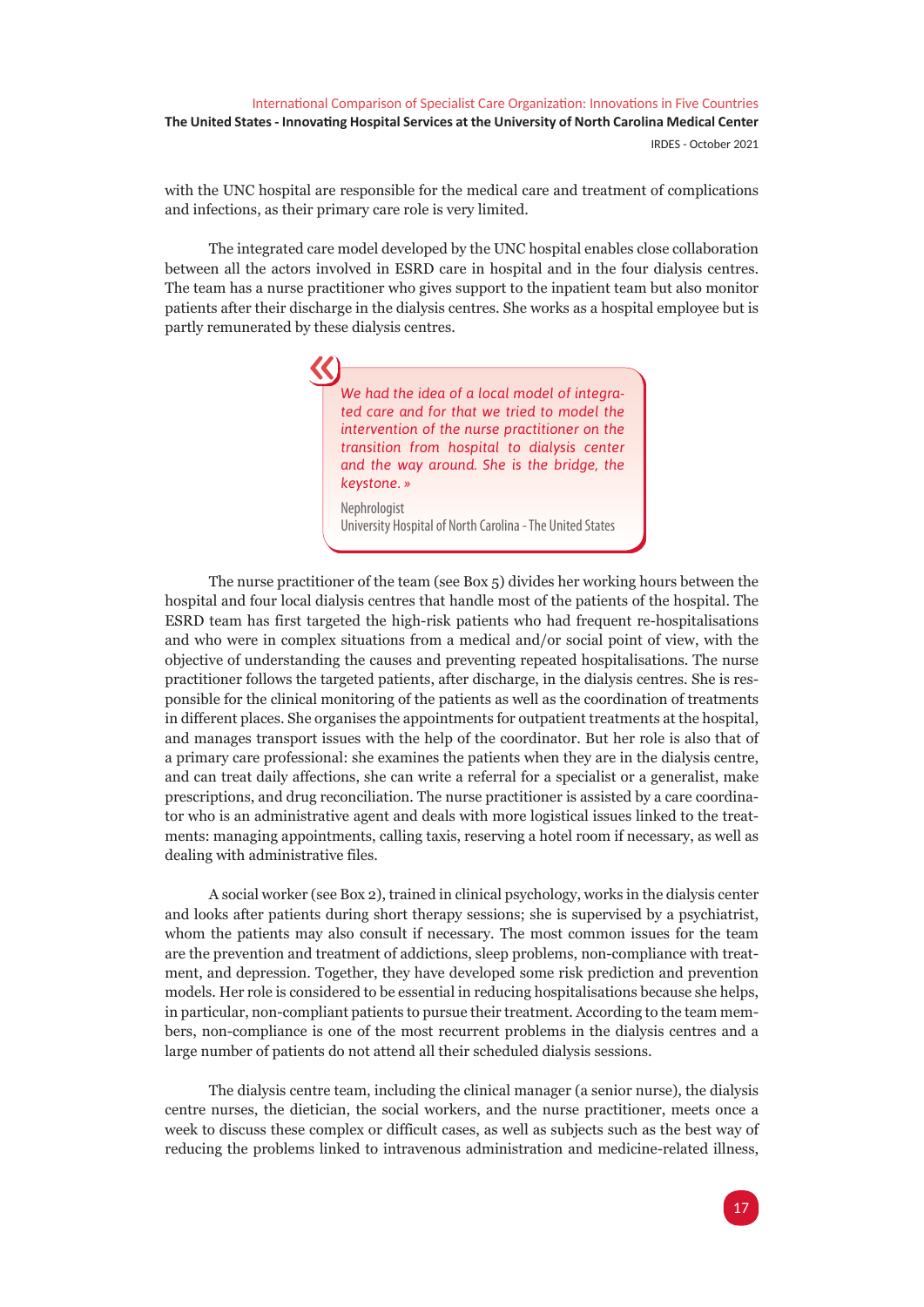<span id="page-19-0"></span>**The United States - Innovating Hospital Services at the University of North Carolina Medical Center** IRDES - October 2021

#### **Box 5. The nurse practitioner as the pivot for integration**

#### *« I am the bridge between both institutions »*

#### Nurse practitioner specialist in hepatology

This nurse practitioner, who specialises in hepatology and has an advanced degree in nursing (master's), plays an important role in assuring care continuity and basic primary care in dialysis centres. Her broader competencies and certifications allow her to prescribe and review prescriptions. She is therefore capable of handling most of the primary care needs of patients who often do not have a general practitioner. Her salary is paid by the hospital and the dialysis centres, and she shares her time between the two institutions. Her access to the hospital's information system and that of the centres (which are not usually linked) facilitate information exchange and hence better care coordination. Indeed, the integrated treatment project was intended to make the information systems interoperable, but this was not technically possible.

She also plays the role of a 'navigator' helping patients to find their way around the healthcare system and organising their treatments, since depending on the cases, patients may need to see specialists in other hospitals. We note that, in this case, the role of navigator is assumed by a more qualified nurse than in the case of oncology, in which the nurse navigators are certified but are not licensed nurse practitioners.

The nurse in the dialysis centers works closely both with the nephrologists and with the support staff. This 'pivotal' position is redefined over time and the nurse practitioner we met told us it had taken her more than two years to 'find her feet', working in four dialysis centres.

anaemia, and diabetes. These meetings do not include the physicians. The nurse practitioner is in charge of gathering all the medical information and communicates directly with the hospital nephrologist who visits once a week the dialysis centre. It is therefore the nurse practitioner who creates the link —the "bridge"— between the institutions and between different physicians.

#### **2.4. Sustainable funding is an issue**

The hospital funding of a nurse practitioner working in private dialysis centres was made possible by the introduction of a "global" budget (by the CMS) aimed at improving healthcare integration. The hospital ESRD team also obtained a grant for developing a new integrated care model.

The dialysis centres which are funded by a mixture of capitation and dialysis bundles, may be of some interest to other systems. Traditionally, these centres receive fixed payments: \$250 (205€) per patient/consultation, which covers all the staff costs and overheads. Specialists are paid in a capitation system, in this case \$300 (246 $\epsilon$ ) per month/patient, to follow patients. But, since 2015, Medicare has been increasingly promoting the implementation of value-based contracts by imposing patient outcomes and quality indicators (including the percentage of patients who had the right intra-venal treatment, reduced readmissions to the hospital, etc.). The centres are then have "bonuses" for meeting goals or are penalized when not. Hence, the incentives are relatively clear for the dialysis centres, and the efficiency margins ("shared savings") can be significant. The hospital's investment in this quality approach is mainly ensured by external funding but this is not necessarily permanent as the CMS attempts to reduce overall costs. At the time of our visit, the reduction in the readmission rates did not meet the target. This may be partly explained by the fact that the hospital has a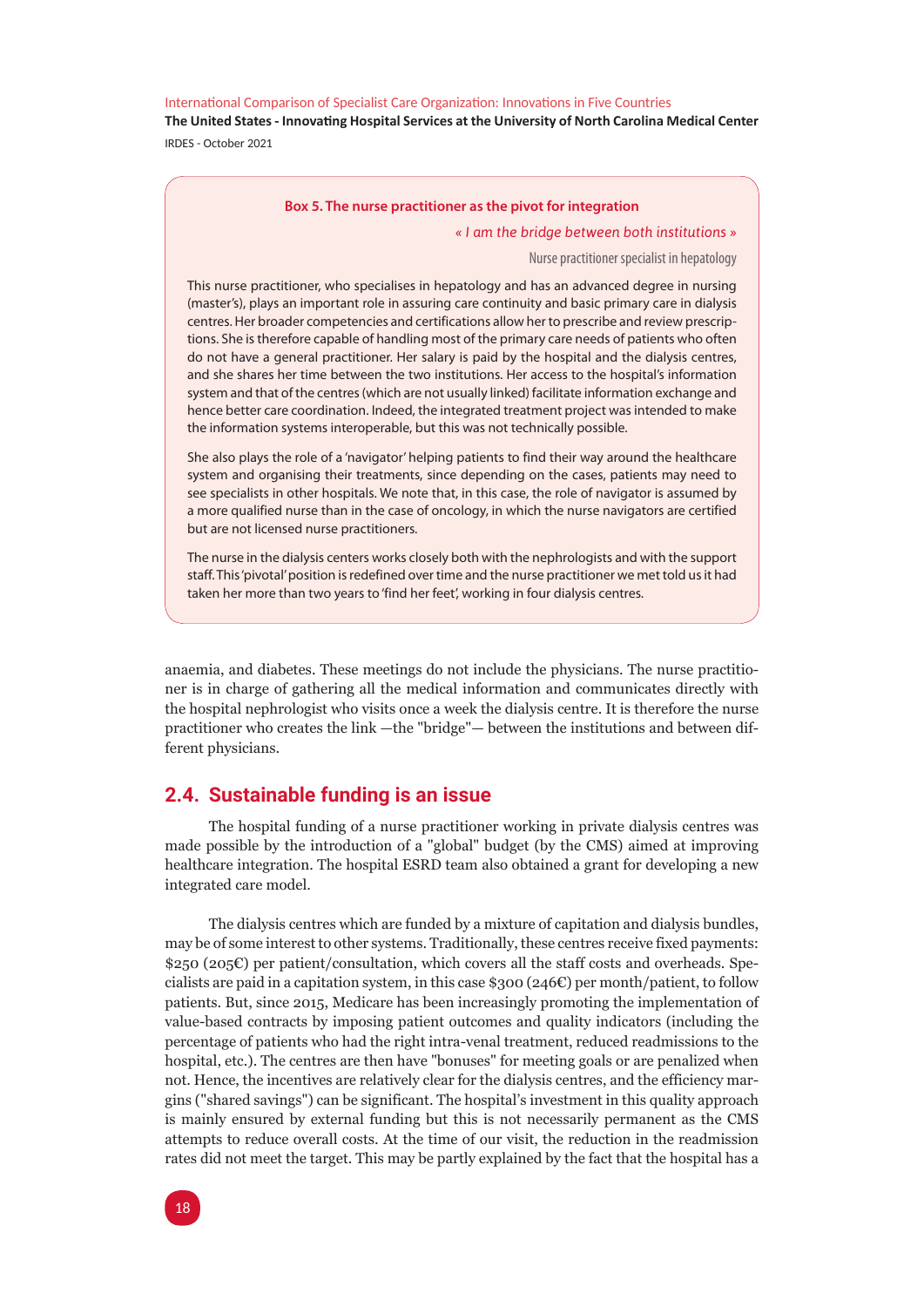<span id="page-20-0"></span>high share of socially disadvantaged population (Medicaid eligible), which makes prevention more difficult when the patients cannot follow the recommendations or do not have access to necessary primary care or social services.

> *We train our students around several domains such as role and responsibilities, so they learn what are their shared accountabilities, but also values and ethics within their own scope of practice and very important: communication skills, 70% of medical errors in the US are because of communication issues. »*

Head of the Office of Interprofessional Education and Practice - The United States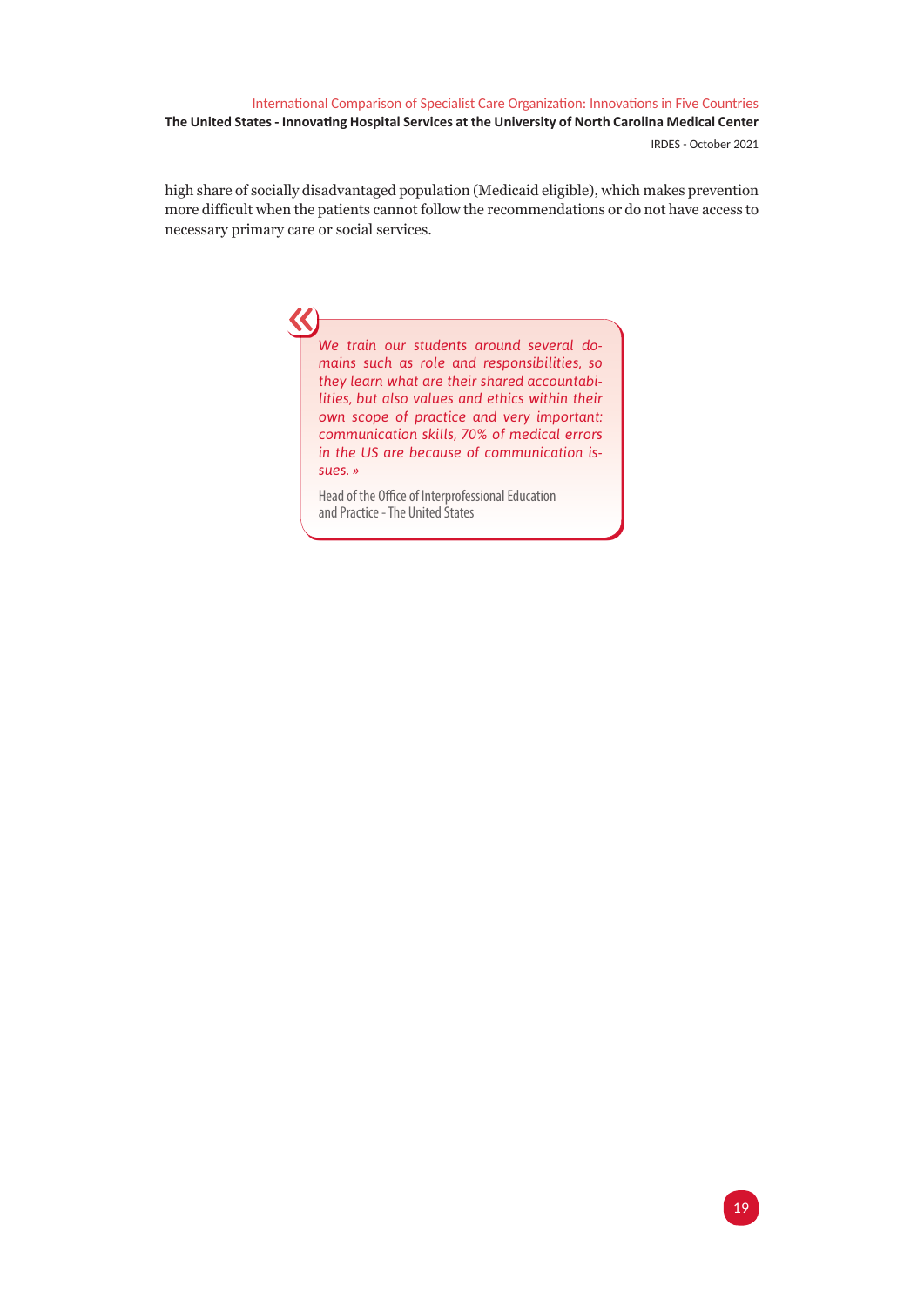## <span id="page-21-0"></span>3. Principal conclusions from two case studies

### **3.1. Factors facilitating team work**

- **Training.** Working in a multidisciplinary team is not necessarily easy for health professionals. In both cases, the role of training is perceived as an essential element by health professionals to transform the image that various professionals have of each other and to enable teamwork. On Chapel Hill University's campus, interdisciplinary training has been introduced into the curriculum in the first years of university training, as well as throughout the continuous training to help well-established teams to evolve. It helps students acquire new competencies such as building teamwork. Maintaining a collegial culture during internships also helps to cultivate essential values in the multidisciplinary sharing of tasks. The training aims to enable students to understand that there are a variety of complementary approaches to a particular problem, and to teach them how to communicate more effectively with one another.
- $\blacktriangleright$  **Salaried jobs.** Most of the healthcare professionals, particularly the oncologists and surgeons, are salaried staff in this hospital. This reduces the competition between physicians and the pressure to increase the number of surgical interventions.
- **Broader paramedical practices.** The recognition of advanced nursing skills enables the nurses to work with greater autonomy regarding treatments and to cope with various complex situations on their own. They have a fundamental role as care coordinators, which is recognised both symbolically and financially.
- ▶ Working in the same place (physically). The fact that the oncologists, pathologists, radiologists, and paramedical professionals all work in the same building facilitates interactions and more spontaneous exchanges.
- **EXECUTE:** Institutional recognition and earmarked funding. Being formally acknowledged as an excellent cancer treatment facility is important for team motivation, but also enables the centre to receive private funding (from donors) to make the organisation more innovative. For the ESRD team, the targeted funding aiming to encourage new care models for integrating different services was also an important impulse.

#### **3.2. The challenges that need to be overcome**

**Reducing hospitalisations.** Most of the problems for reducing hospitalisations are related to the inadequacy of the primary care and social services and the general lack of healthcare protection in the United States.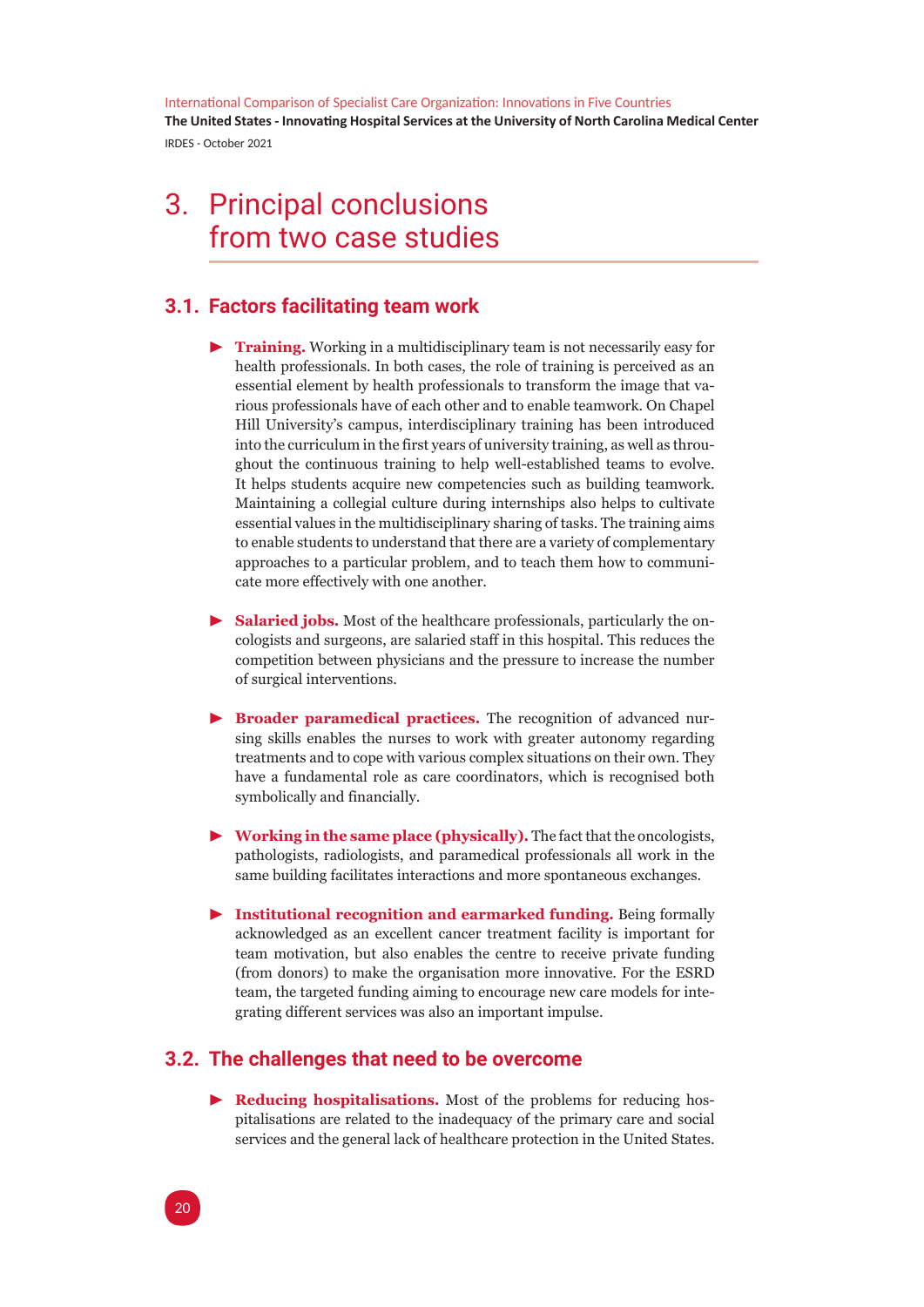<span id="page-22-0"></span>The public hospitals treat a high proportion of individuals in very difficult social situations.

- **EXECUTE:** Coordination and communication with primary care providers. The system is highly fragmented in the US, and the hospital teams have very few links with primary care teams, which work relatively independently. They also have different electronic health record systems that are mostly not interoperable.
- $\blacktriangleright$  **Hospital payment for cancer patients.** Volume-based payment system creates pressure for increasing the volume of surgeries and repeated consultations. The surgeons are under pressure for improving financial performance of the hospital which sometimes is conflicting with integrated care objectives.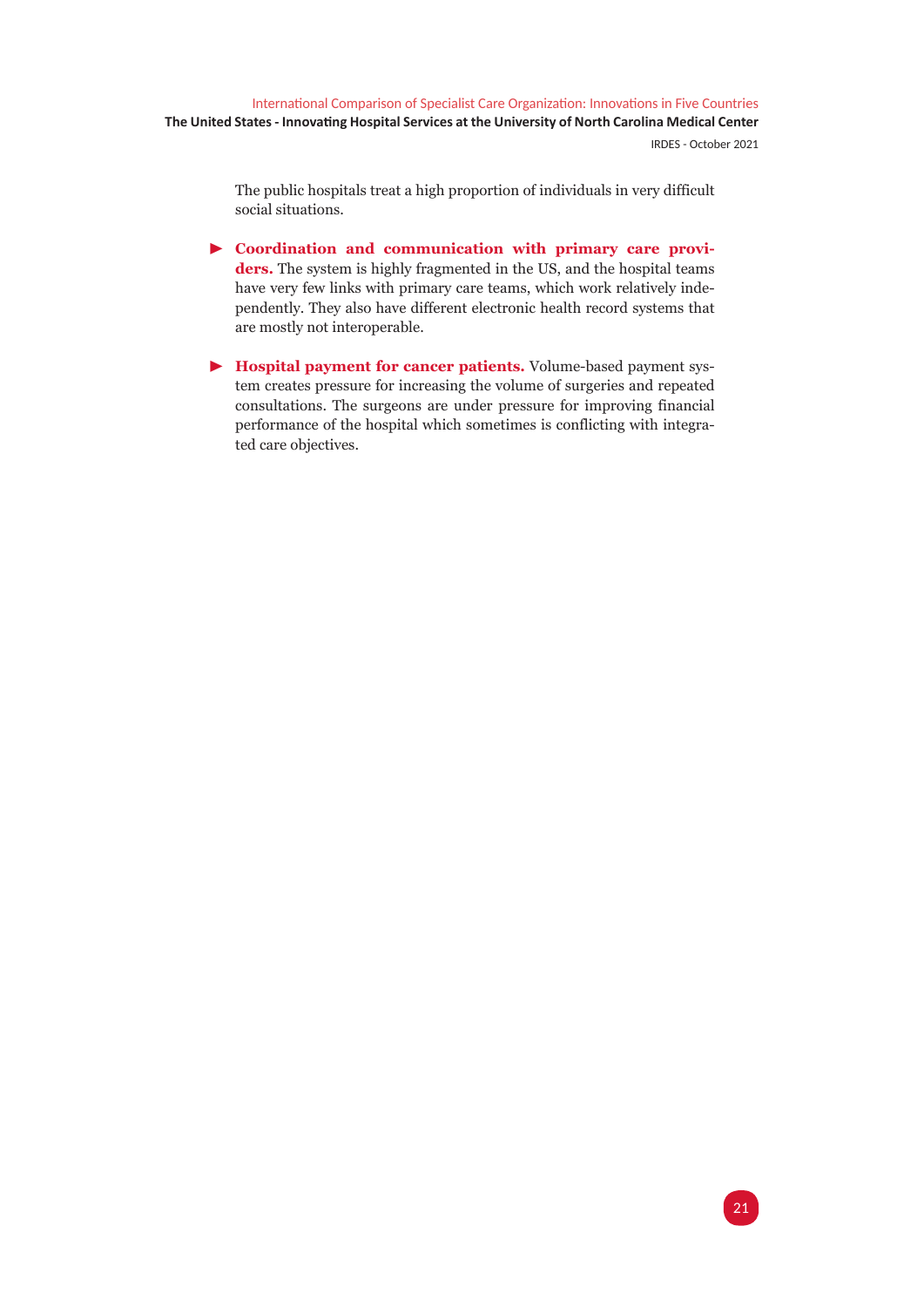**The United States - Innovating Hospital Services at the University of North Carolina Medical Center** IRDES - October 2021

## 4. REFERENCES

**Commonwealth Fund** (2019). *US Healthcare System*, accessed on 8 november 2019.

[https://international.commonwealthfund.org/countries/united\\_states/](https://international.commonwealthfund.org/countries/united_states/)

**CMS** (2019).<https://innovation.cms.gov/Files/slides/ocm-overview-slides.pdf>

- **Deloitte** (2016). *The Evolution of Oncology Payment Models: What Can we Learn from Early Experiments?* [https://www2.deloitte.com/content/dam/Deloitte/us/Documents/life](https://www2.deloitte.com/content/dam/Deloitte/us/Documents/life-sciences-health-care/us-lshc-evolution-of-oncology-payment-models.pdf)[sciences-health-care/us-lshc-evolution-of-oncology-payment-models.pdf](https://www2.deloitte.com/content/dam/Deloitte/us/Documents/life-sciences-health-care/us-lshc-evolution-of-oncology-payment-models.pdf)
- **Fitch K., Pelizzari P. M., Pyenson B.** (2016). *Cost Drivers of Cancer Care: A Retrospective Analysis of Medicare and Commercially Insured Population Claim Data 2004–2014*. April 2016. [http://www.communityoncology.org/pdfs/Trends-in-Cancer-Costs-White-](http://www.communityoncology.org/pdfs/Trends-in-Cancer-Costs-White-Paper-FINAL-20160403.pdf)[Paper-FINAL-20160403.pdf](http://www.communityoncology.org/pdfs/Trends-in-Cancer-Costs-White-Paper-FINAL-20160403.pdf)
- **Institute of Medicine** (1991). "Origins of the Medicare Kidney Disease Entitlement: The Social Security Amendments of 1972". *Committee to Study Decision Making*, Hanna KE, ed. Biomedical Politics. Washington: National Academies Press (US); 1991. Available from: https://www.ncbi.nlm.nih.gov/books/NBK234191/
- **Mu Y., Chin A. I., Kshirsagar A. V., Zhang Y., & Bang H.** (2018). 'Regional and Temporal Variations in Comorbidity Among US Dialysis Patients: A Longitudinal Study of Medicare Claims Data'. *INQUIRY: The Journal of Health Care Organization, Provision, and Financing*, 55, 004695801877116. doi:10.1177/0046958018771163
- **Mendelssohn D., and Wish J.,** (2009). "Dialysis Delivery in Canada and the United States: A View from the Trenches". *American Journal of Kidney Diseases*, Vol. 54, No. 5, pp. 954–964.

**NAAOS** (2017). Public Comment – Oncology Bundled Payment Program Using CNA Guided Care, National association of ACOs. [https://www.naacos.com/assets/docs/pdf/](https://www.naacos.com/assets/docs/pdf/naacoscommentstoptacononcologybundledpaymentmodel042717.pdf) [naacoscommentstoptacononcologybundledpaymentmodel042717.pdf](https://www.naacos.com/assets/docs/pdf/naacoscommentstoptacononcologybundledpaymentmodel042717.pdf)

- **Oberlander J.** (2020). "Introduction: The ACA at 10". *J Health Polit Policy Law* 1 August 2020; 45 (4): 461–464. doi: <https://doi.org/10.1215/03616878-8255409>
- **Saxe Zerden L., Richman E., Lombardi B., Shoenbill K., Fraher E.** (2019). "Social Work and Electronic Health Records: A New Frontier for Health Workforce Research". *Research Brief*, December 2019, Carolina Health Workforce Research Center.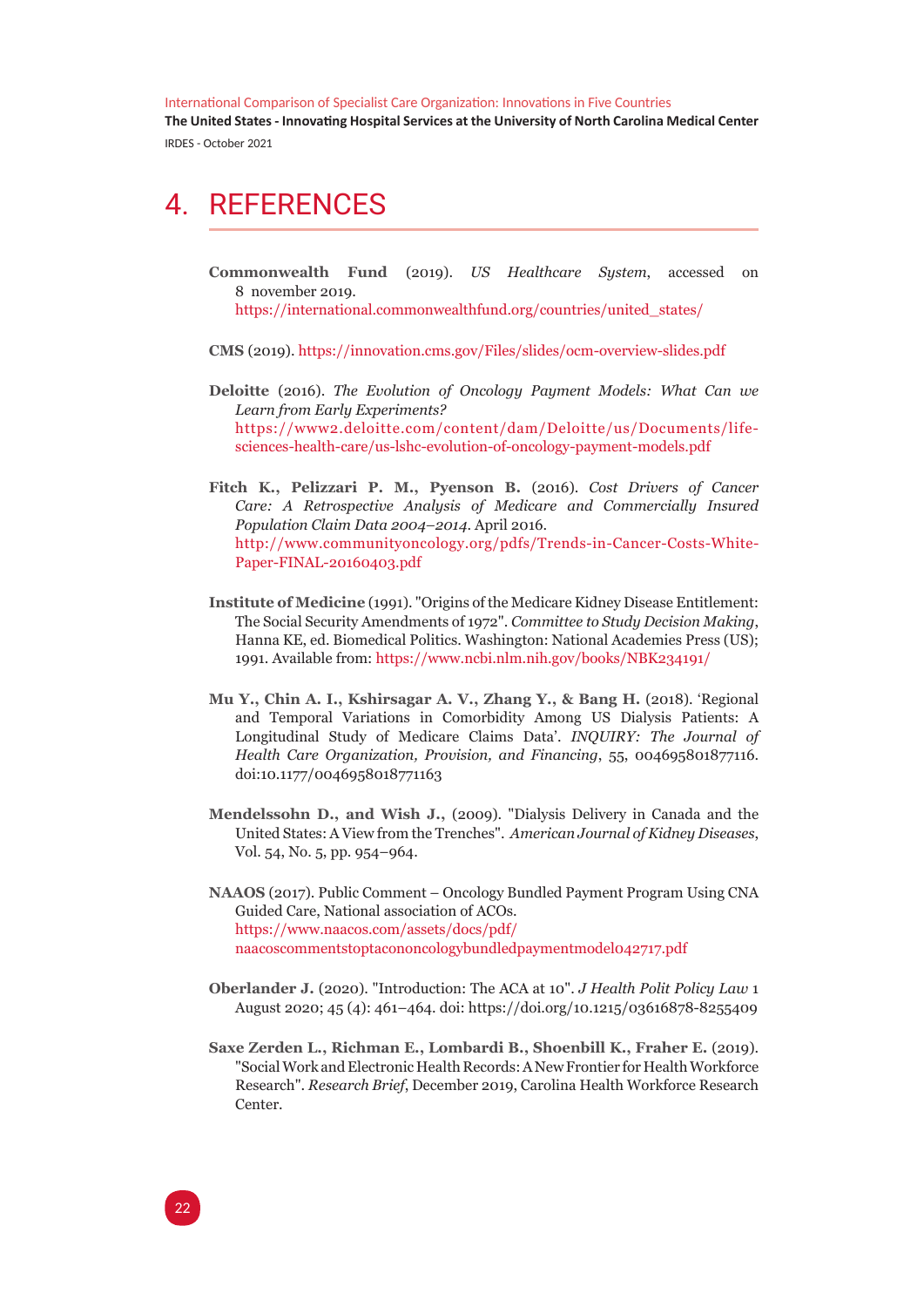- **Rosenberg J.** (2019). *CMS Proposes Bundled Payments for Radiation Oncology*. [https://www.ajmc.com/newsroom/cms-proposes-bundled-payments-for](https://www.ajmc.com/newsroom/cms-proposes-bundled-payments-for-radiation-oncology)[radiation-oncology](https://www.ajmc.com/newsroom/cms-proposes-bundled-payments-for-radiation-oncology)
- **Shinkman R.** (2016). "The Big Business of Dialysis Care". *Catalyst* by *New England Journal of Medicine*, 9–12.